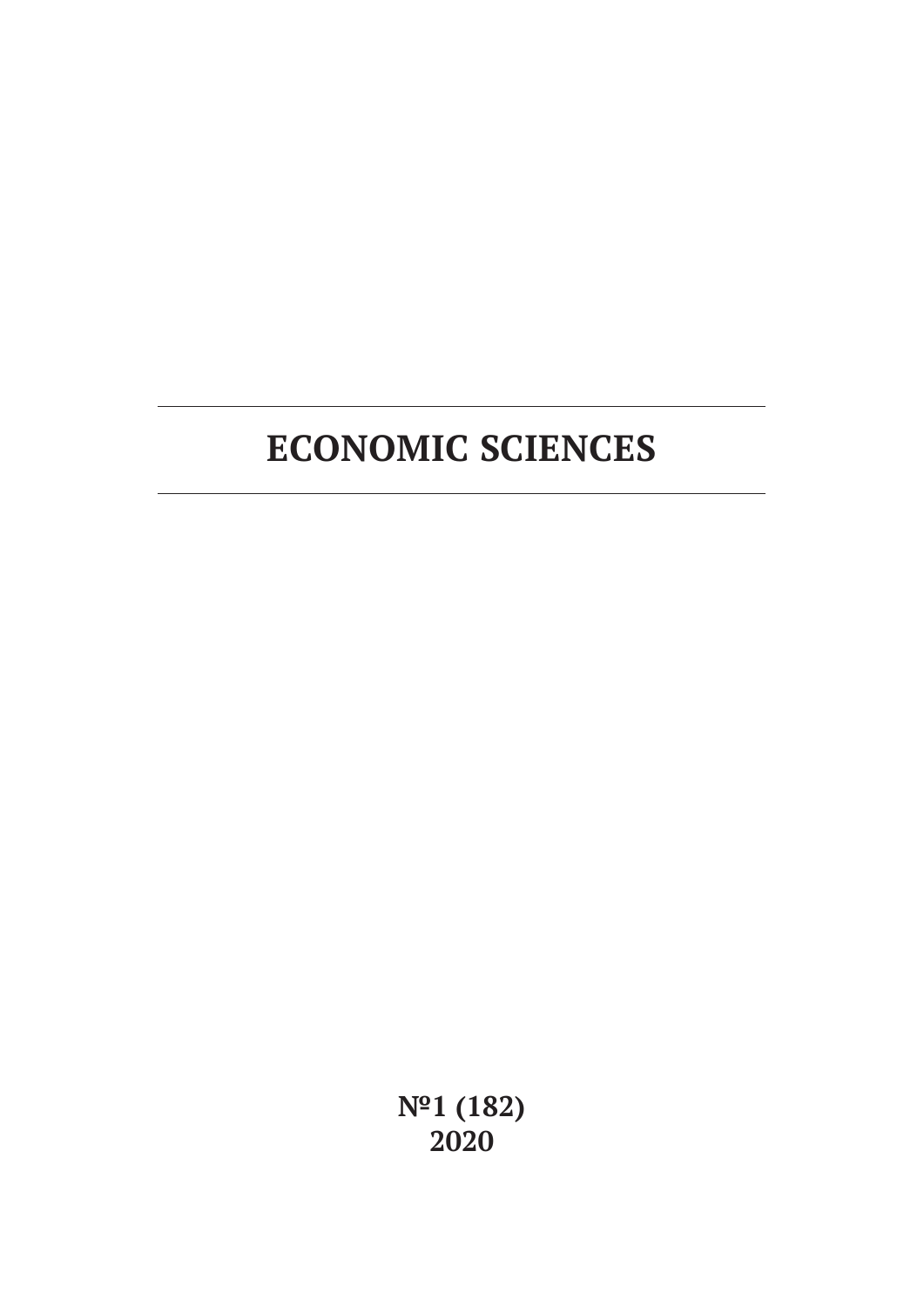#### **Editorial Council**

**V.V. Artiakov** — Doctor of Economics, Member of Russian Academy of Engineering

**R.S. Grinberg** — Doctor of Economics, Professor, Institute of Economy of Russian Academy of Sciences,

**A.G. Griaznova** — Doctor of Economics, Professor, President of Financial University under the Government of the Russian Federation

**A.G. Zeldner** — Doctor of Economics, Professor, Institute of Economy of Russian Academy of Sciences

**N.G. Kuznetsov** — Doctor of Economics, Professor, Rostov State University of Economics

**V.N. Ovchinnikov** — Doctor of Economics, Professor, Southern Federal University

**A.L. Porokhovski** — Doctor of Economics, Professor, Moscow State University named after M.V. Lomonosov

**S.N. Silvestrov** — Doctor of Economics, Professor, Financial University under the Government of the Russian Federation

**A.N. Shokhin** — Doctor of Economics, Professor

**M.A. Eskindarov** — Doctor of Economics, Professor, Rector of Financial University under the Government of the Russian Federation

The journal is included in the list of the Higher Accreditation Committee of The Ministry of Education and Science of Russia of the leading scientific journals and publications issued in the Russian Federation, where the main scientific results of the scientific theses for the degrees of Doctor and Candidate of Science can be found

Founder: LLC "Economic Sciences" Address: 125057, Moscow, Chapaevskii per., 3-775 E-mail: info@ecsn.ru WWW: http://ecsn.ru

The Certificate of registration of mass media: ПИ № ФС77–21147 from 28.06.2005

Subscription index 20387 (Agency "Rospechat")

ISSN 2072–0858

Issue date 31.01.2020 Format 60х84/8 Printed signatures 20.69 500 copies Printed by "24 Print" Ltd

#### **Editorial Board**

**V.A. Meshcherov** — Doctor of Economics, Professor, Chief Editor of the Journal «Economic Sciences»

**F.F. Sterlikov** — Doctor of Economics, Professor, Moscow State University of Technologies and Management named after K.G. Razumovskiy

**A.G. Zeldner** — Doctor of Economics, Professor, Institute of Economy of Russian Academy of Sciences

**E.V. Zarova** — Doctor of Economics, Professor, Plekhanov Russian University of Economics

**A.E. Karlik** — Doctor of Economics, Professor, St.-Petersburg State University of Economy and Finance

**N.G. Kuznetsov** — Doctor of Economics, Professor, Rostov State University of Economics

**V.N. Ovchinnikov** — Doctor of Economics, Professor, Southern Federal University

**S.N. Silvestrov** — Doctor of Economics, Professor, Financial University under the Government of the Russian Federation

**K.N. Korischenko** — Doctor of Economics, Professor, Russian Presidential Academy of National Economy and Public Administration

**A.A. Bakulina** — Doctor of Economics, Professor, Financial University under the Government of the Russian Federation

**V.A. Savinova** — Doctor of Economics, Professor, Samara State University of Economics

**E.N. Valiyeva** — Doctor of Economics, Professor, Samara State University of Economics

**G.D. Fainshtein** — PhD in Economics, Tallinn University of Technology

**V.A. Piskunov** — Doctor of Economics, Professor, Samara State University of Economics

**A.M. Petrov** — Doctor of Economics, Professor, Financial University under the Government of the Russian Federation

**P.V. Pavlov** — Doctor of Economics, Associate Professor, Southern Federal University

**O.A. Khokhlova** — Doctor of Economics, Professor, East-Siberian University of Technology and Management

#### **Chief Editor:**

**V.A. Meshcherov** — Doctor of Economics, Professor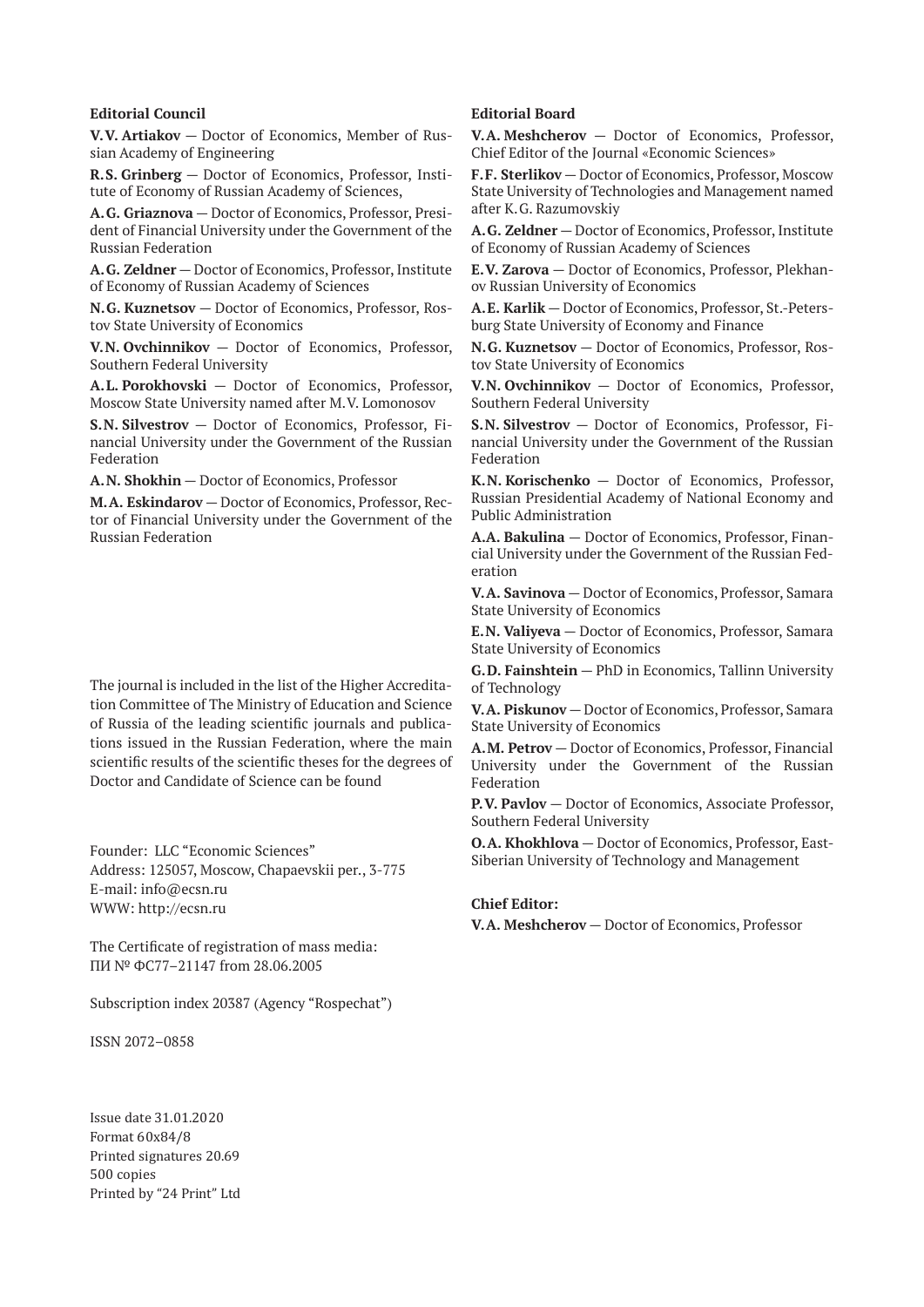# **CONTENTS**

# **ECONOMIC THEORY**

| Ermolaev K.N., Nedorezova E.S. Comparative approach to the analysis of mutual Funds                                                                                                              |
|--------------------------------------------------------------------------------------------------------------------------------------------------------------------------------------------------|
| Konovalova M.E., Nedorezova E.S. Features of mutual funds functioning in the system                                                                                                              |
| Larionov A.V., Konovalova M.E., Kuzmina O.Y. Institutional environment for the formation                                                                                                         |
| ECONOMICS AND MANAGEMENT OF NATIONAL ECONOMY                                                                                                                                                     |
| <b>Valentik O.N.</b> The strategy of spatial development: is the implementation plan actually                                                                                                    |
| Glisin A.F. Technological priorities and mechanisms of economic development of Russia<br>in the conditions of transformation of market relations at the present stage  165                       |
| <b>Evdokimova L.A.</b> Socio-economic prerequisites for the development of the commercial                                                                                                        |
| Zyukin D.A. A comprehensive assessment of the efficiency of grain production in agricultural                                                                                                     |
| Zyukin D.A., Bystritskaya A.Y., Belova T.V., Zubkova T.A., Grebneva M.E. Assessment<br>of the implementation of import substitution in Russia in the context of import dynamics  167             |
| Soloshenko R.V. On the issues of diversification of food imports and the implementation                                                                                                          |
| Aleksandrov I.N., Rasskazova O.A., Burmistrov A.N., Siniavina M.P.                                                                                                                               |
| Zeldner A.G. Macroeconomic management issues: natural population growth  169                                                                                                                     |
|                                                                                                                                                                                                  |
|                                                                                                                                                                                                  |
| Nikolaeva E.A., Glukhova E.V., Kuznetsova Y.A., Suprunov S.E. Consideration of innovation<br>in higher education as a factor of competitive advantage of subjects of the Russian Federation  170 |
| Petrov A.M., Mayakov D.M. Importance of large cities in the conditions of globalization  171                                                                                                     |
| Pogodina T.V., Udaltsova N.L. Changing the paradigm of technological development                                                                                                                 |
| Sokolova E.I. Modern educational technologies as an effective means of improving the quality<br>of education in the context of the economic security of the Russian Federation  173              |
| Sokolova E.I., Tararina L.I. Problems of the relationship between academic mobility<br>and economic security in higher education institutions of the Russian Federation  174                     |
| <b>BOOK KEEPING, STATISTICS</b>                                                                                                                                                                  |
|                                                                                                                                                                                                  |

| <b>Basova M.M.</b> Indicators of the quality of life of the older generation: content and ways |  |
|------------------------------------------------------------------------------------------------|--|
|                                                                                                |  |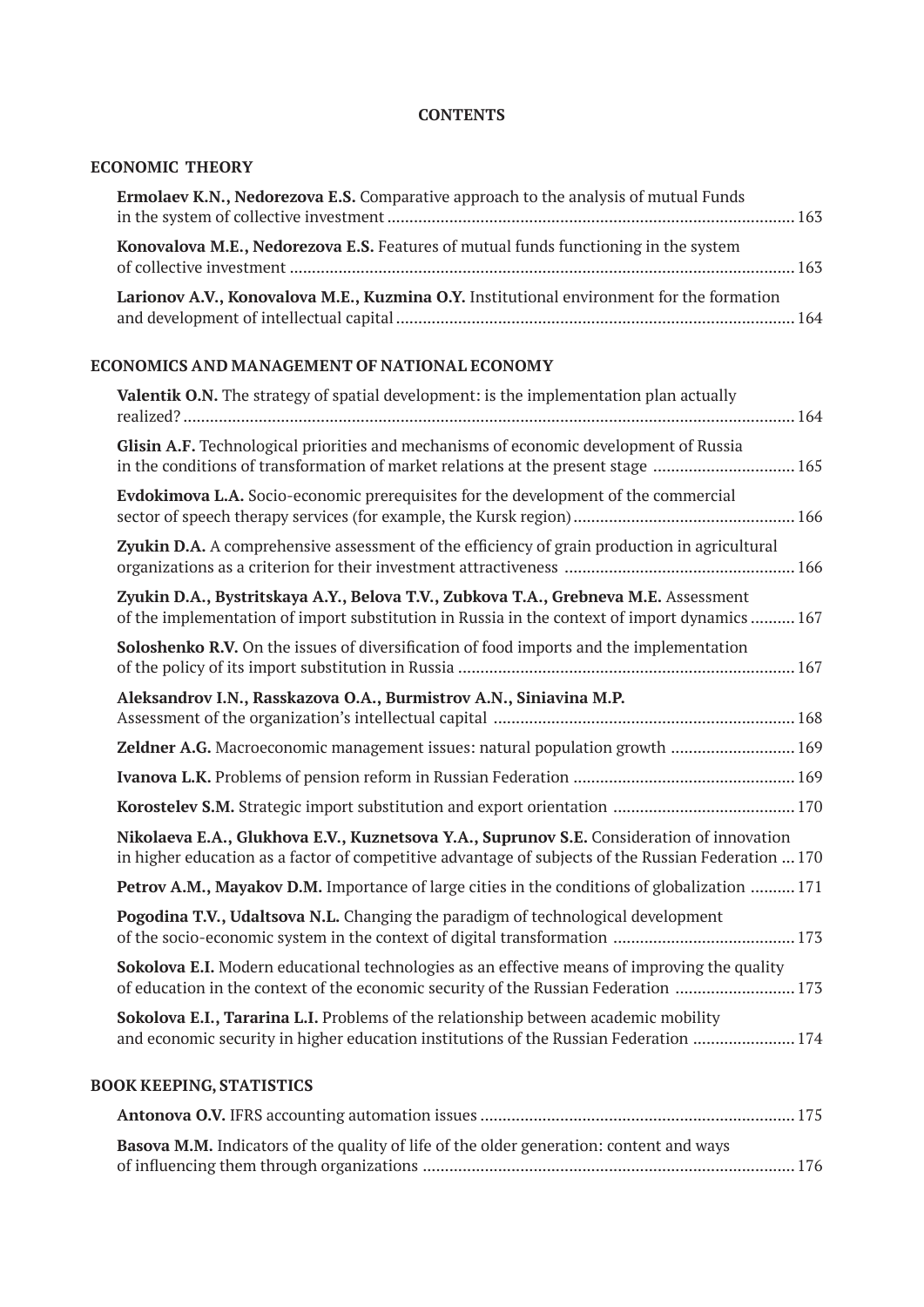| <b>Basova M.M., Krivchanskaya A.V.</b> The role of strategic analysis in enhancing the sustainable |  |
|----------------------------------------------------------------------------------------------------|--|
|                                                                                                    |  |
| Lyalkova E.E. International and russian experience in using the XBRL format  176                   |  |
|                                                                                                    |  |

# **WORLD ECONOMY**

| Alekseev P.V. Implementation of the national interests of Russia in cooperation         |  |  |
|-----------------------------------------------------------------------------------------|--|--|
|                                                                                         |  |  |
| Brizitskaya A.V., Dyachenko J.K., Yakimova V.A. ETF as a new approach to the investment |  |  |
|                                                                                         |  |  |
|                                                                                         |  |  |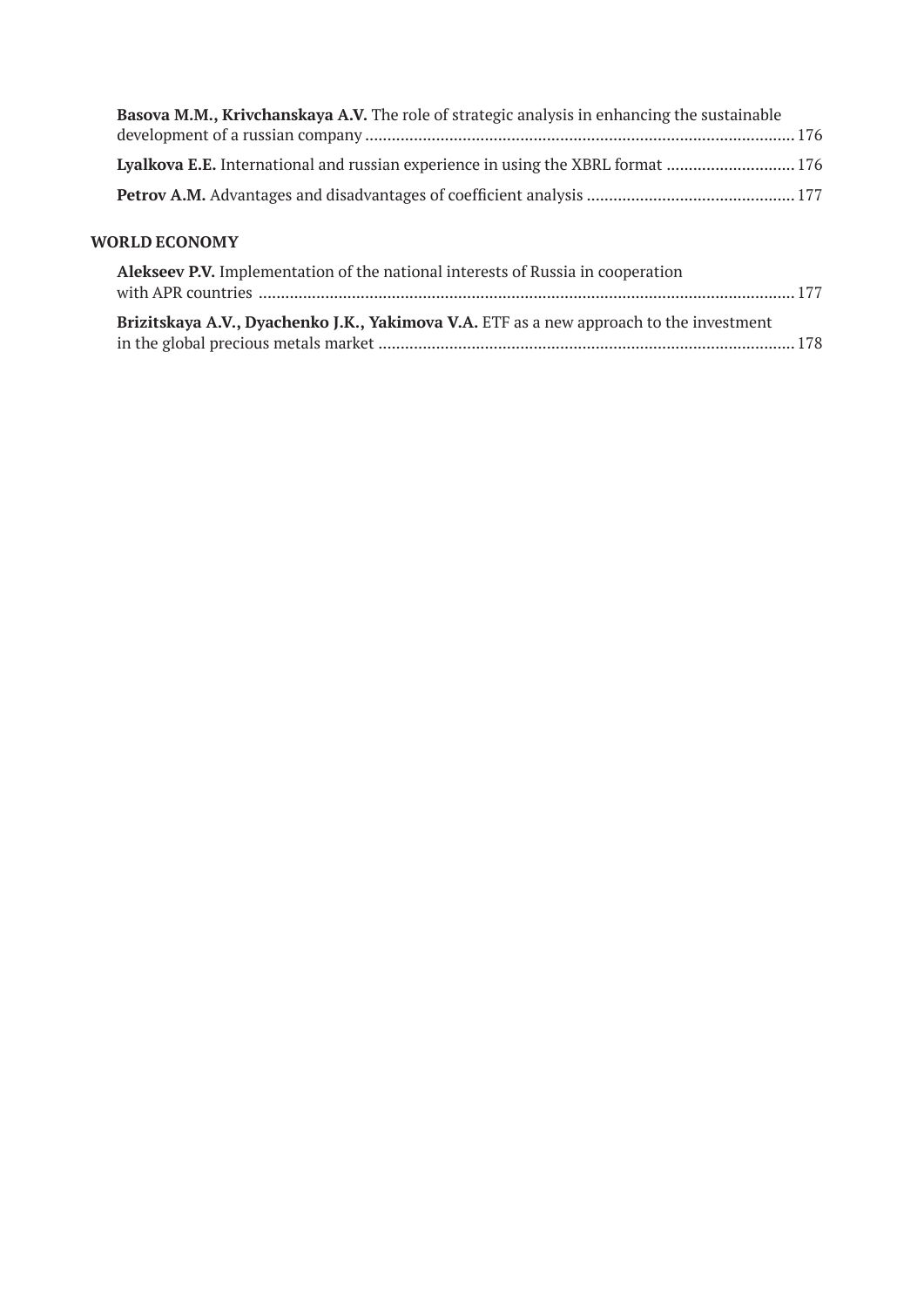# **ECONOMIC THEORY**

# **COMPARATIVE APPROACH TO THE ANALYSIS OF MUTUAL FUNDS IN THE SYSTEM OF COLLECTIVE INVESTMENT**

©© 2020 **Ermolaev Konstantin Nikolaevich** Doctor of Economics, Professor Samara State University of Economics, Samara, Russia E‑mail: ermolaevkn@yandex.ru

# ©© 2020 **Nedorezova Elena Sergeevna**

PhD in Economics, Associate Professor Samara State University of Economics, Samara, Russia E‑mail: nedlen63@yandex.ru

Collective investment is an organization of investment investments, in which under the control of a professional Manager the funds of individual investors are combined for the purpose of their subsequent profitable placement. Mutual funds, as a collective investment instrument, are a relatively new, promising form of investment of funds by Russian investors, including those who have no experience in investing, since mutual Funds are an affordable financial instrument. Mutual funds provide an opportunity to bring significantly higher returns to investors (compared to the profitability of investments in Bank deposits). The article characterizes the investment institutions and compares them according to the main parameters, as well as the characteristics of investment instruments of mutual funds, AIF and NPF.

*Keywords: mutual funds, mandatory pension insurance, investment instruments.*

# **FEATURES OF MUTUAL FUNDS FUNCTIONING IN THE SYSTEM OF COLLECTIVE INVESTMENT**

©© 2020 **Konovalova Maria Evgenievna**

Doctor of Economics, Professor, Head of the Department of Economic Theory Samara State University of Economics, Russia, Samara E‑mail: mkonoval@mail.ru

#### ©© 2020 **Nedorezova Elena Sergeevna**

PhD in Economics, Associate Professor Samara State University of Economics, Russia, Samara E‑mail: nedlen63@yandex.ru

The article describes the main institutions forming the system of collective investment. It is noted that mutual funds have a number of advantages and disadvantages compared to other collective investment organizations. The authors have identified the main qualities of mutual Funds that determine their attractiveness, which include income, the opportunity for an investor to enter new investment markets, careful regulation of mutual Funds by regulators and participants in the operating scheme of mutual Funds.

Keywords: mutual funds, collective investment system, profitability, diversification.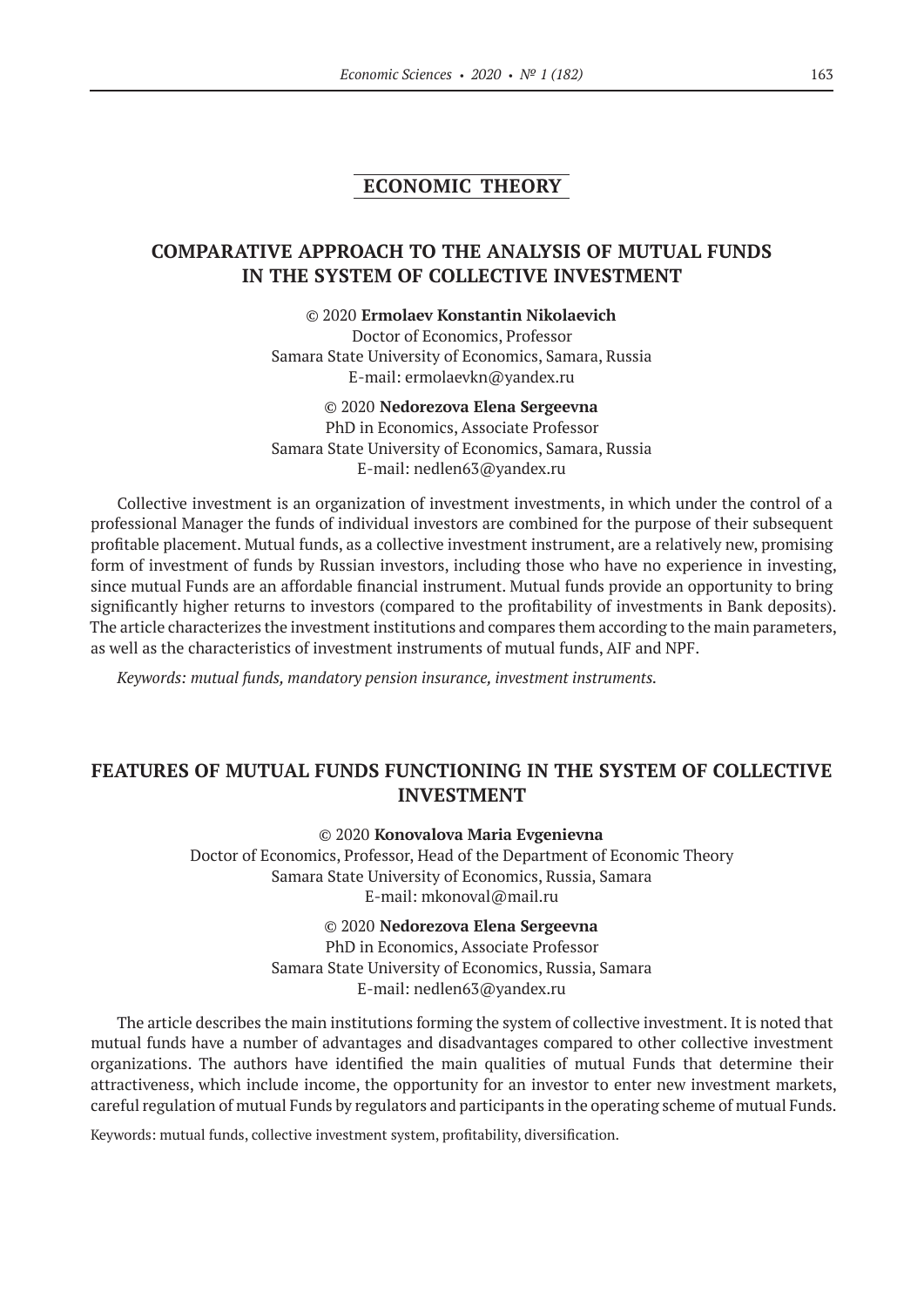# **INSTITUTIONAL ENVIRONMENT FOR THE FORMATION AND DEVELOPMENT OF INTELLECTUAL CAPITAL**

#### ©© 2020 **Larionov Anton**

Candidate of the Department of economic theory Samara state University of Economics, Russia, Samara E‑mail: alarionov@corp.finam.ru

## ©© 2020 **Konovalova Maria**

Doctor of Economics, head of the Department of economic theory Samara state University of Economics, Russia, Samara E‑mail: mkonoval@mail.ru

## ©© 2020 **Kuzmina Olga**

Candidate of economic Sciences, associate Professor of the Department of economic theory Samara state University of Economics, Russia, Samara E‑mail: pisakina83@yandex.ru

The article is devoted to the study of the problems of functioning of the institutional environment and the impact of key institutions on the formation and development of intellectual capital. Based on the use of the institutional-evolutionary approach, the article analyzes the existing formal and informal institutions that determine the process of intellectual production. It is proved that the greatest influence on the development of intellectual capital is exerted by regulating, stimulating and developing institutions. The authors highlight the main parameters of quantitative assessment of the impact of formal and informal institutions on the development of intellectual production.

*Keywords: intellectual capital, institutional structure, formal and informal institutions, quantitative assessment, intellectual production, corruption index, innovation index.*

# **ECONOMICS AND MANAGEMENT OF NATIONAL ECONOMY**

# **THE STRATEGY OF SPATIAL DEVELOPMENT: IS THE IMPLEMENTATION PLAN ACTUALLY REALIZED?**

©© 2020 **Valentik Olga Nikolaevna** Researcher Institute of economics of the Russian Academy of sciences, Moscow, Russia

The adoption of the "implementation plan" for the Strategy of the spatial development of the Russian Federation has largely removed fears that the Strategy as a strategic planning document will not be considered as viable at all and will be either replaced or fully integrated into the «basic» Strategy for social and economic development of the Russian Federation, which now is to be approved for the period up to 2050. However, the content of the "implementation plan" does not convince that after the adoption of this document the realization of the Strategy has acquired the sufficient features of concreteness and reliability.

*Keywords: strategic planning, spatial development, regulatory institutions, economic provision*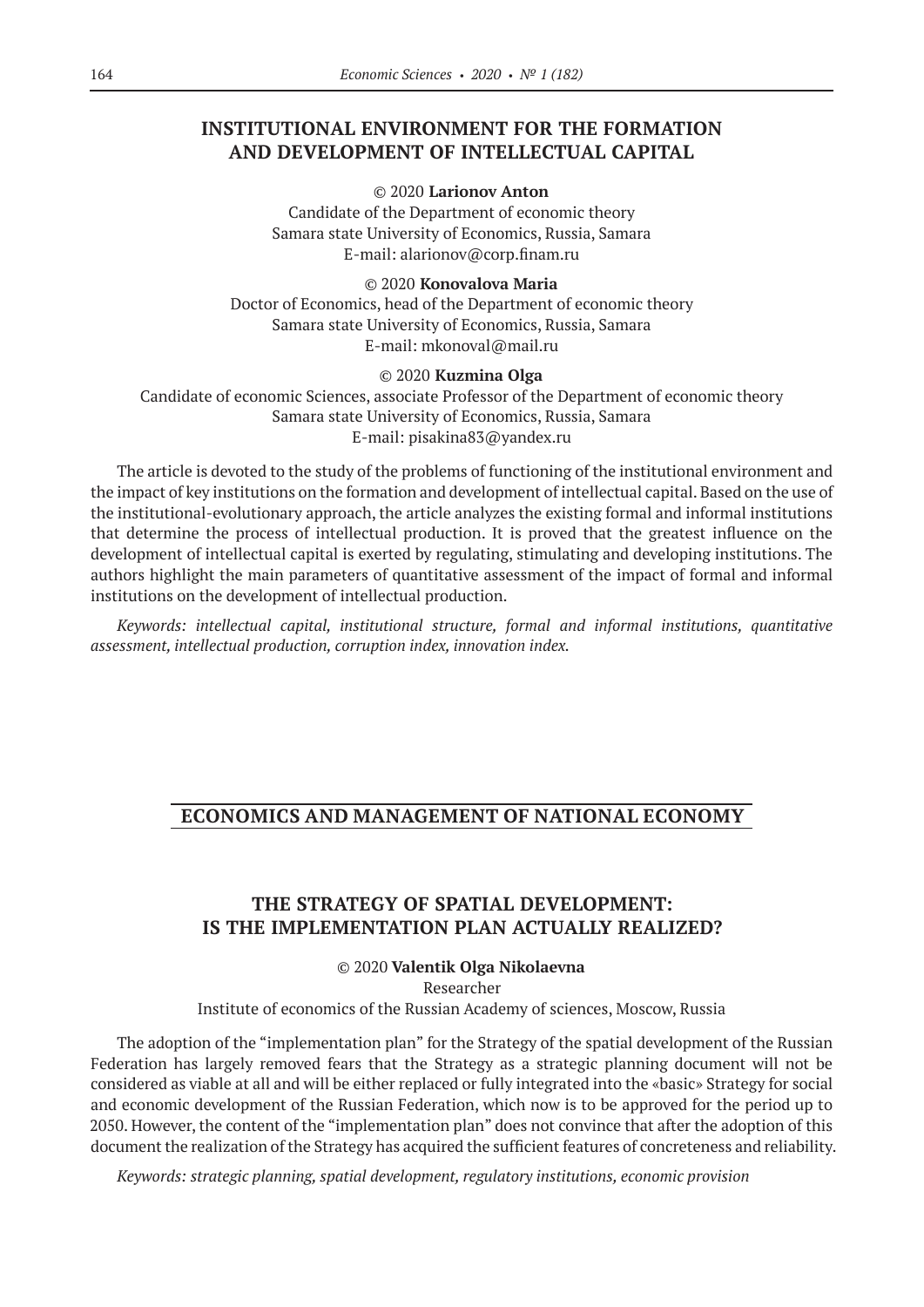## **References**

- 1. *Valentik O.N.* Geostrategicheskie territorii kak instrument politiki prostranstven-nogo regulirovaniya v ekonomike [Geostrategic territories as an instrument of spatial regulation policy in the economy] // Ekonomicheskie nauki [Economic Sciences]. 2019. Iyun'. (№ 175). C. 30–33.
- 2. *Matushkina Yu.N.* Sravnitel'nyj analiz regionov Rossii po indeksu chelovecheskogo razvitiya [Comparative analysis of Russian regions by the index of human development] // Ekonomika i upravlenie: problemy, resheniya [Economy and management: problems, solutions]. 2017. № 5. S.44–49.
- 3. Postanovlenie Pravitel'stva RF ot 20 avgusta 2015 g. № 870 «O soderzhanii, sostave, poryadke razrabotki i utverzhdeniya strategii prostranstvennogo razvitiya Rossijskoj Federacii, a takzhe o poryadke osushchestvleniya monitoringa i kontrolya ee realizacii» [The Resolution of the Government of the Russian Federation of August, the 20th. 2015. No.870 "On the content, composition, procedure for the development and approval of the spatial development strategy of the Russian Federation, as well as of the procedure for monitoring its implementation"]. URL: http://base.garant.ru/ 71170676/.
- 4. Prognoz social'no-ekonomicheskogo razvitiya Rossijskoj Federacii na period do 2036 goda (razrabotan Minekonomrazvitiya Rossii). [Forecast of social and economic development of the Russian Federation for the period up to 2036. Elaborated by the Ministry of economic development of Russia] URL: https://legalacts.ru/doc/ prognoz-sotsialno-ekonomicheskogo-razvitija-rossiiskoi-federatsii-na-period-do‑2036/
- 5. Rasporyazhenie Pravitel'stva RF ot 13 fevralya 2019 g. № 207-r «Ob utverzhdenii Strategii prostranstvennogo razvitiya Rossijskoj Federacii na period do 2025 goda» [Order of the RF Government of February 13d, 2019. № 207- R "On the approval of the Strategy of spatial development of the Russian Federation for the period up to 2025"]. URL: http://www.consultant.ru/document/cons\_doc\_LAW\_25312/.
- 6. Rasporyazhenie Pravitel'stva RF ot 27 dekabrya 2019 g. № 3227-r «Ob utverzhdenii plana realizacii Strategii prostranstvennogo razvitiya Rossijskoj Federacii na period do 2025 goda» [Order of the Government of the Russian Federation of December, the 27th. 2019. No. 3227-R «On the approval of the plan for the implementation of the Strategy of spatial development of the Russian Federation for the period up to 2025»]. URL: http://www. consulnant.ru/document/cons\_doc\_LAW\_34252/.
- 7. Sekretar' Soveta Bezopasnosti RF Nikolaj Patrushev provel soveshchanie po voprosam strategicheskogo planirovaniya. [Secretary of the Security Council of the Russian Federation Nikolai Patrushev held a meeting on strategic planning] URL: http://www.scrf.gov.ru/news/allnews/2538/.
- 8. Federal'nyj zakon ot 28 iyunya 2014 g. № 172-FZ «O strategicheskom planirovanii v Rossijskoj Federacii». [Federal law of June 28, 2014. № 172-FZ "On the strategic planning in the Russian Federation»] URL: http://www.consultant. ru/document/cons\_doc\_LAW\_164841/.

# **TECHNOLOGICAL PRIORITIES AND MECHANISMS OF ECONOMIC DEVELOPMENT OF RUSSIA IN THE CONDITIONS OF TRANSFORMATION OF MARKET RELATIONS AT THE PRESENT STAGE**

## ©© 2020 **Glisin Alexey Fedorovich**

Ph.D. in Economics, Associate Professor of Corporate Finance and Corporate Governance Department Financial University under the Government of the Russian Federation, Moscow, Russia E-mail: alglisin@gmail.com

The transition to innovative technological development involves a change in the scientific foundations of the functioning of the Russian economy. To this end, the economy of our country must take into account the experience, first of all, of industrialized countries and, at the same time, be guided by some of the rules of behavior of producers of products and their consumers (as production resources), characteristic of the period of functioning of the Soviet economy at the micro level (before restructuring), taking into account the differences between the weight of such factors in the directive management of the economy and the market conditions for its functioning. The development of technologicalization, carried out on the basis of the initiative of the subjects of production activities, will allow the economy of our country to achieve a higher level of development of institutions in comparison with the level of development characteristic of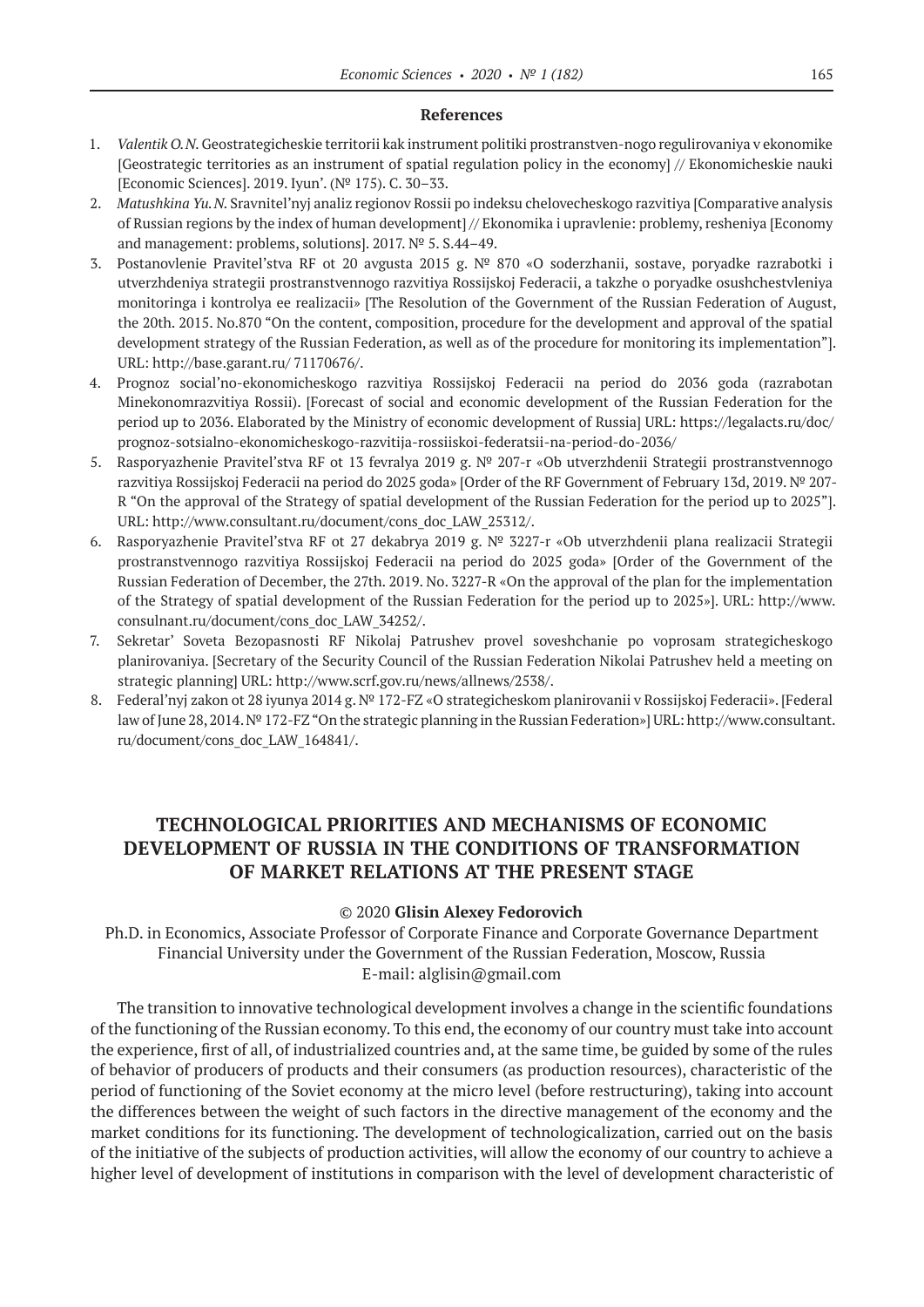the modern economy of industrialized countries, will create a solid scientific and technological basis for increasing the level of sovereignty of the economy and the implementation of the complex measures at the macro level, which may be provided by the state leadership, to achieve the Russian economy in amkah world economic order processing power status.

*Keywords: innovation, intersectoral cooperation, technological factors of economic development, integrated technology management*

# **SOCIO-ECONOMIC PREREQUISITES FOR THE DEVELOPMENT OF THE COMMERCIAL SECTOR OF SPEECH THERAPY SERVICES (FOR EXAMPLE, THE KURSK REGION)**

#### ©© 2020 **Evdokimova Larisa Aleksandrovna**

candidate of pedagogical sciences Kursk Development Institute, Russia, Kursk E‑mail: llotos1953@mail.ru

The article discusses the socio-economic prerequisites for the development of the commercial sector of speech therapy services using the example of the Kursk region, which, given the high frequency of the presence of speech deviations in children and the imperfection of the budgetary system of preschool education, is of particular relevance. The study of the regional market of speech therapy services showed great variability of the existing forms and cost of services provided on a paid basis for the correction of speech defects in children.

*Keywords: Kursk region, pedagogy, speech therapy, speech defects, paid services, speech therapy services market.*

# **A COMPREHENSIVE ASSESSMENT OF THE EFFICIENCY OF GRAIN PRODUCTION IN AGRICULTURAL ORGANIZATIONS AS A CRITERION FOR THEIR INVESTMENT ATTRACTIVENESS**

## ©© 2020 **Zyukin Danil Alekseevich**

PhD in Economics Kursk State Agricultural Academy named after I.I. Ivanov, Kursk, Russia E‑mail: nightingale46@rambler.ru

The article considers the problem of low investment attractiveness and poor development of the marketing assessment of the results of grain cultivation. The formation of a comprehensive assessment of the efficiency of grain production, which is based on land use indicators, allows us to assess the real investment attractiveness of the grain economy and protect grain producers from the unreasonably low cost of absorption by a larger business.

*Keywords: grain-food subcomplex, grain farming, grain production, Kursk region, investment attractiveness, production and economic indicators of grain cultivation, productivity, efficiency.*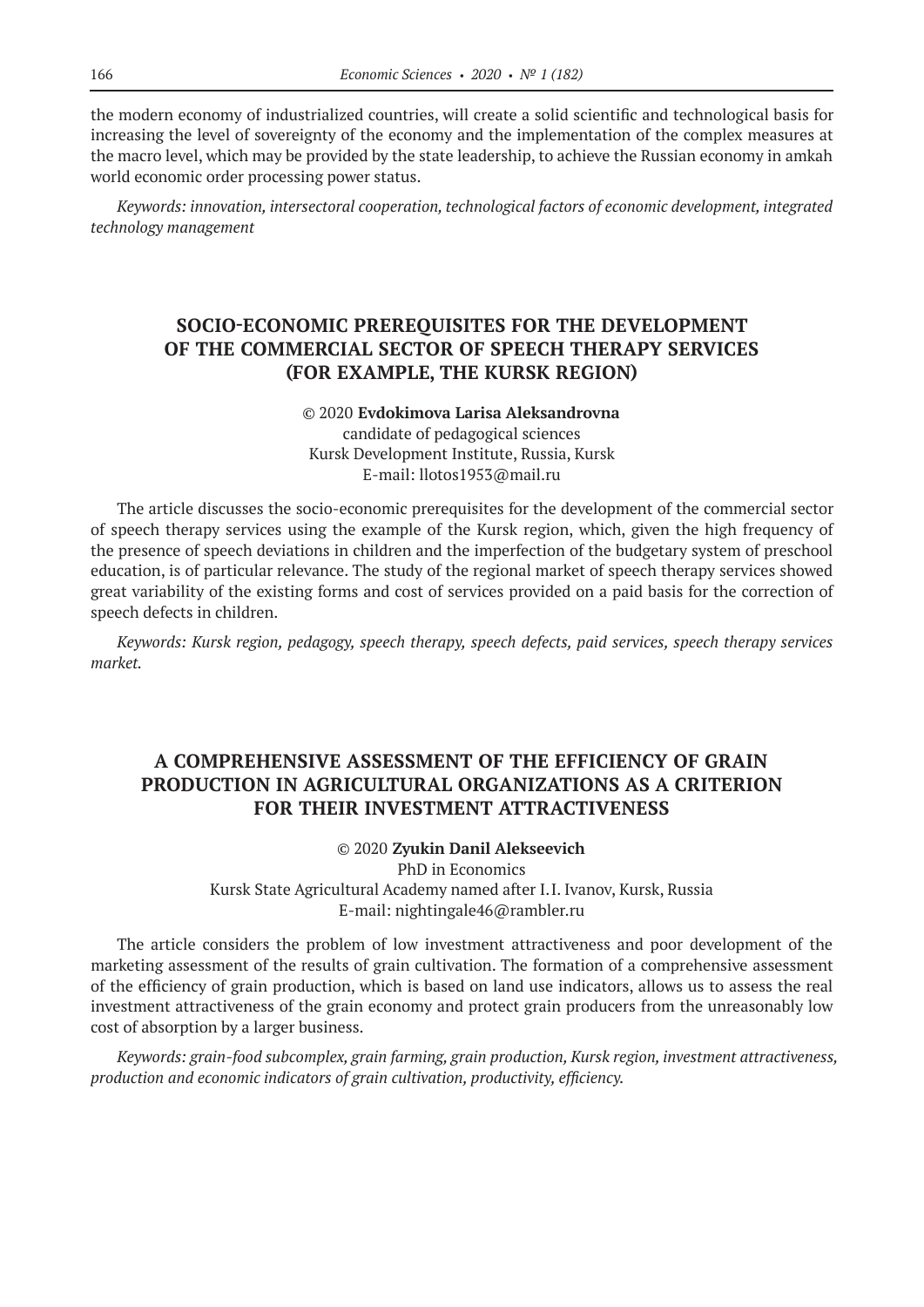# **ASSESSMENT OF THE IMPLEMENTATION OF IMPORT SUBSTITUTION IN RUSSIA IN THE CONTEXT OF IMPORT DYNAMICS**

## ©© 2020 **Zyukin Danil Alekseevich**

PhD in Economics Kursk State Agricultural Academy named after I.I. Ivanov, Kursk, Russia E‑mail: nightingale46@rambler.ru

#### ©© 2020 **Bystritskaya Anna Yurievna**

PhD in Economics Kursk State University, Kursk, Russia E‑mail anet46bystr@mail.ru

#### ©© 2020 **Belova Tatyana Valentinovna**

PhD in Economics Kursk State University, Kursk, Russia E-mail: tv\_belova@mail.ru.

## ©© 2020 **Zubkova Tatyana Alekseevna**

Senior Lecturer Kursk Institute of Cooperation (Affiliate), Belgorod University of Co-operation, Economics and Law, Kursk, Russia 305004, Russia, Kursk, Radishcheva street, 116 E‑mail: zubkovat999@yandex.ru

## ©© 2020 **Grebneva Marina Evgenievna,**

Candidate of agricultural sciences Kursk State University, Kursk, Russia E‑mail: Mgrebneva@mail.ru

The article considers the problem of import substitution in Russia, which does not allow to fully fill the niche that has arisen due to a reduction in imports. The study shows by analyzing changes in the dynamics of imports of the main partners and product structure, which are the main reasons for the changes in imports in 2014–2018 Foreign policy contradictions and a structural crisis in the country's economy became the cause of a significant devaluation of the ruble and a decrease in the purchasing power of Russian entities.

*Keywords: foreign trade of Russia, imports, commodity structure of imports, structural crisis in the economy, sanctions, import dependence, import substitution.*

# **ON THE ISSUES OF DIVERSIFICATION OF FOOD IMPORTS AND THE IMPLEMENTATION OF THE POLICY OF ITS IMPORT SUBSTITUTION IN RUSSIA**

# ©© 2020 **Soloshenko Ruslan Viktorovich**

Doctor of Economic Sciences Kursk State Agricultural Academy named after I.I. Ivanov, Kursk, Russia E‑mail: soloshenko-v-m@yandex.ru

The article discusses the dynamics and structure of the Russian import of food products and agricultural raw materials in the context of non-CIS countries, the European Union and partner countries in the post-Soviet space. The study noted an increase in the volume of imports of food products and agricultural raw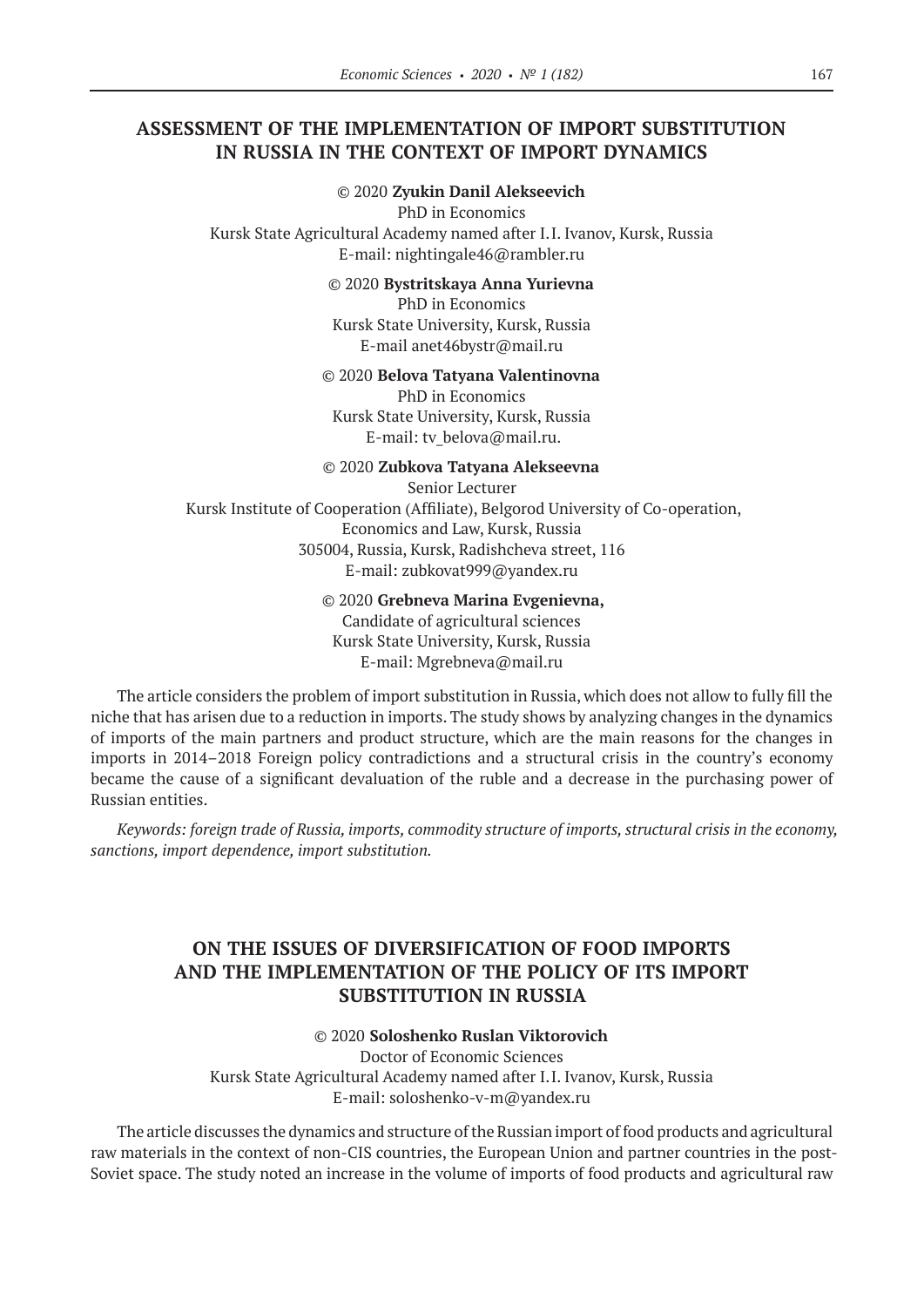materials, including from EU countries, which indicates a low effectiveness of Russia's response in the form of a food embargo against countries that supported anti-Russian sanctions.

*Keywords: sanctions, food embargo, import substitution, agribusiness, agriculture, import geography.*

# **ASSESSMENT OF THE ORGANIZATION'S INTELLECTUAL CAPITAL**

#### ©© 2020 **Aleksandrov Igor Nikolaevich**

PhD in Economics, Associate professor Peter the Great St. Petersburg Polytechnic University, St. Petersburg, Russia E‑mail: a7830298@gmail.com

#### ©© 2020 **Rasskazova Olga Anatolyevna**

PhD in Economics, Associate professor Peter the Great St. Petersburg Polytechnic University, St. Petersburg, Russia E‑mail: olanka777@yandex.ru

## ©© 2020 **Burmistrov Andrei Nikolaevich**

PhD in Economics, Associate professor Peter the Great St. Petersburg Polytechnic University, St. Petersburg, Russia E-mail: isar@mail.ru

#### ©© 2020 **Siniavina Maria Pavlovna**

Senior lecturer Peter the Great St. Petersburg Polytechnic University, St. Petersburg, Russia E‑mail: sinmp@inbox.ru

This article is aimed at researching and improving methods for evaluating intangible assets of commercial organizations. It is the intangible assets that are the main factor determining the company's competitiveness at the present time. Adequate assessment of intangible assets and search for ways to increase their value becomes an important task of operational and strategic management. The paper reveals the problems of assessing the company's intangible assets. The authors propose a method for evaluating the company's economic potential. This method is based on a modification of the revenue approach to business valuation and allows you to evaluate the intangible component of the organization's value (intellectual capital). The proposed method allows us to evaluate the Use of both intellectual capital (and its components) and changes in intellectual capital as a result of the implementation of promising investment projects.

*Keywords: intangible assets, potential, intellectual capital, tangible assets, structural capital, strategic management.*

- 1. *Alexandrov I.N.* Otsenka intellektual'nogo kapitala cherez prizmu ekonomicheskogo potentsiala organizatsii [Assessment of intellectual capital through the prism of the economic potential of the organization] / / Problemy sovremennoy ekonomiki, № 32016.
- 2. *Ilyin I.V., Rostova O.V.* Upravlenie investiciyami [Investment Management].—SPb.:: Izd-vo Politekhn. Un-ta, 2017.— 244 s.
- 3. *Kozyrev A.N.*  Ekonomika intellektual'nogo kapitala [Economics of intellectual capital] // Nauchnyye doklady № 7–2006. SPb.: NII menedzhmenta SPbGU, 2006.
- 4. *Rostova O.V.* Byudzhetirovanie kak instrument kontrollinga. [Budgeting as a controlling tool] / / V sbornike: Strategicheskoe upravlenie organizaciyami: sovremennye tekhnologii 2017. S. 364–371.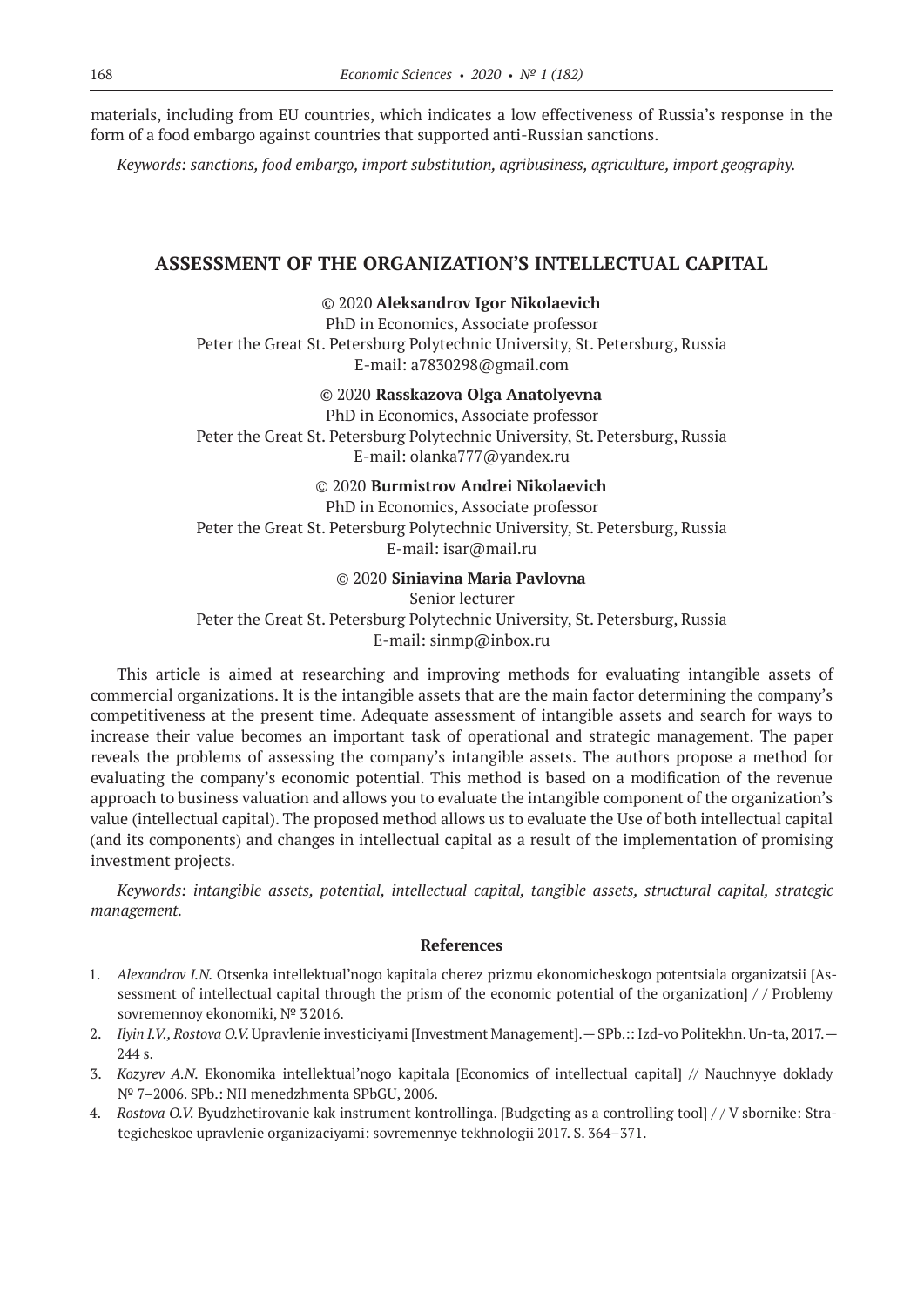# **MACROECONOMIC MANAGEMENT ISSUES: NATURAL POPULATION GROWTH**

©© 2020 **Zeldner Alexey Grigorievich** Doctor of Economics, Professor, Chief Researcher Institute of Economics, RAS, Moscow, Russia E-mail: tzeldner@gmail.com

Among the indicators determining the effectiveness of macro-economic management, the most important is the dynamics of natural population growth. All other things being equal, it is precisely it that reflects the quality of socio-economic development management. The article attempts to consider systemically the factors that have the greatest impact on the natural population growth.

*Keywords: management, demography, natural growth, standard of living, migration.*

# **PROBLEMS OF PENSION REFORM IN RUSSIAN FEDERATION**

#### ©© 2020 **Ivanova Lyudmila Kirillovna**

Senior Lecturer at the Department of Finance, Money Circulation and Economic Security Ufa State Aviation Technical University, Ufa, Russia E‑mail: smr\_ufa@mail.ru ORCID: 0000–0002–4345–1325

The pension reform is being implemented in the Russian Federation. The manner of appointment, pension payment and indexation of its rates have been changed, the retirement age has been increased. The article provides examples of pension calculation for workers with minimum wage and workers with high wages. The existing problems related to the increase in the retirement age, the difficulties of employment of people of pre-retirement age, the lack of pension indexation to working pensioners and others are considered.

*Keywords: pension reform, pension insurance, pension provision, increasing the retirement age.*

- 1. V Rossii podschitali kolichestvo bezrabotnyh predpensionerov //Svobodnaya pressa—obshestvenno-politicheskoe internet-izdanie [In Russia counted the number of unemployed retirees// Free press — socio-political online publication] [site] URL: https://svpressa.ru/society/news/242112/ (accessed: 10.12.2019). [in Russian]
- 2. Konvencija Mezhdunarodnoj Organizacii Truda N102 o minimal'nyh normah social'nogo obespechenija (Zheneva, 28 iyunja 1952) [*International Labour organization Convention No.* 102 on minimum standards of social security (Geneva, 28 June 1952)]. [site] URL: https: //www.ilo.org/wcmsp5/groups/public/—-ed\_norm/—-normes/ documents/ normativeinstrument/wcms c102 ru.pdf (accessed: 10.12.2019). [in Russian]
- 3. Federal'nyj zakon ot 28.12.2013 N400-FZ (red. ot 01.10.2019) «O strahovyh pensijah». Dostup iz sprav.-pravovoj sistemy «ConsultantPlus» [Federal Law of 28.12.2013 N400-FZ (ed. Of 27.12.2018) «Insurance pensions» Consultant help access plus]. [site] URL: http://www.consultant.ru (accessed: 10.12.2019). [in Russian]
- 4. Federal'nyj zakon ot 28.12.2013 N424-FZ (red. ot 03.10.2018) «O nakopitel'noj pensii». Dostup iz sprav.-pravovoj sistemy «ConsultantPlus» [Federal Law of 28.12.2013 N424-FZ (ed. Of 03.10.2018) «Funded pension». Consultant help access plus]. [site] URL: http://www.consultant.ru (accessed: 10.12.2019). [in Russian]
- 5. Federal'nyj zakon ot 03.10.2018 N350-FZ «O vnesenii izmenenij v otdel'nye zakonodatel'nye akty Rossiyskoy Federazii po voprosam naznachenija i vyplaty pensii». Dostup iz sprav.-pravovoj sistemy «ConsultantPlus» [Federal Law of 03.10.2018 N350-FZ «Modification of separate legislative acts of the Russian Federation concerning appointment and payment of pensions». Consultant help access plus]. [site] URL: http://www.consultant.ru (accessed: 10.12.2019). [in Russian]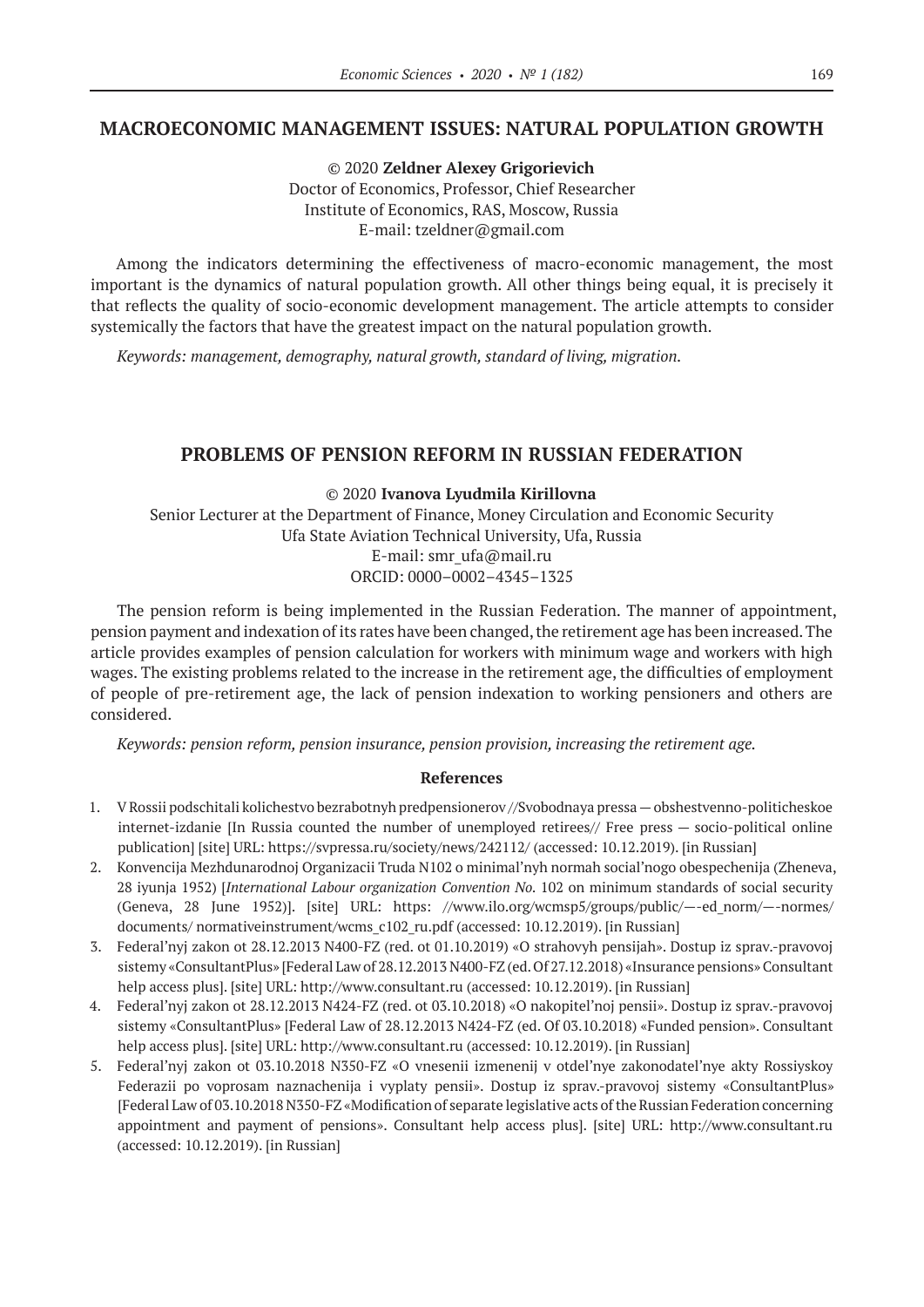- 6. Federal'nyj zakon ot 17.12.2001 N173-FZ «O trudovyh pensijah v Rossiyskoy Federazii». Dostup iz sprav.-pravovoj sistemy «ConsultantPlus» [Federal Law of 17.12.2001 N173-FZ «On labor pensions in the Russian Federation. Consultant help access plus]. [site] URL: http://www.consultant.ru (accessed: 10.12.2019). [in Russian]
- 7. Federal'nyj zakon ot 15.12.2001 N166-FZ «O gosudarstvennom pensionnom obespechenii v Rossiyskoy Federazii». Dostup iz sprav.-pravovoj sistemy «ConsultantPlus» [Federal Law of 15.12.2001 N166-FZ «State pension provision in the Russian Federation». Consultant help access plus]. [site] URL: http://www.consultant.ru (accessed: 10.12.2019). [in Russian]
- 8. Federal'nyj zakon ot 15.12.2001 N167-FZ «Ob objazatel'nom pensionnom strahovanii v Rossiyskoy Federazii». Dostup iz sprav.-pravovoj sistemy «ConsultantPlus» [Federal Law of 15.12.2001 N167-FZ «Obligatory pension insurance in the Russian Federation». Consultant help access plus]. [site] URL: http://www.consultant.ru (accessed: 10.12.2019). [in Russian]

# **STRATEGIC IMPORT SUBSTITUTION AND EXPORT ORIENTATION**

## ©© 2020 **Korostelev Stepan Mihailovich**

The competitor of the Enterprises and industrial complexes economy and management department Saint-Petersburg State Economical University, Saint-Petersburg, Russia E‑mail: stepan.korostelev@gmail.com

The article considers the problems of strategic import substitution as a constant component of the process of production development in the context of neo-industrialization. It is argued that the modern import substitution campaign is not strategic, which reduces its effectiveness.

*Keywords: import substitution, strategic import substitution, export orientation.*

# **CONSIDERATION OF INNOVATION IN HIGHER EDUCATION AS A FACTOR OF COMPETITIVE ADVANTAGE OF SUBJECTS OF THE RUSSIAN FEDERATION**

## ©© 2020 **Nikolaeva Elena Anatolevna**

PhD in Sociology, Associate professor, Department of foreign languages No. 3 Plekhanov Russian University of Economics, Moscow, Russia E-mail: yoltash82@mail.ru

## ©© 2020 **Glukhova Elena Vladimirovna**

PhD in Geography, Senior Researcher, Department of Nature Management and Geology Lomonosov Moscow State University, Moscow, Russia E‑mail: evglukhova@gmail.com

## ©© 2020 **Kuznetsova Yulia Andreevna**

PhD in Economics, Associate professor, Department of foreign languages No. 3 Plekhanov Russian University of Economics, Moscow, Russia E‑mail: yulia\_success@mail.ru

## ©© 2020 **Suprunov Semen Evgenievich**

Senior Teacher, Department of foreign languages No. 3 Plekhanov Russian University of Economics, Moscow, Russia E‑mail: kafmkk@mail.ru

The authors «article considers innovations in higher education as a factor of competitive advantage of the subjects of the Russian Federation. The subject of the study was higher education in the Russian Federation, and the subject was innovation as a factor of competitive advantage of the subjects of the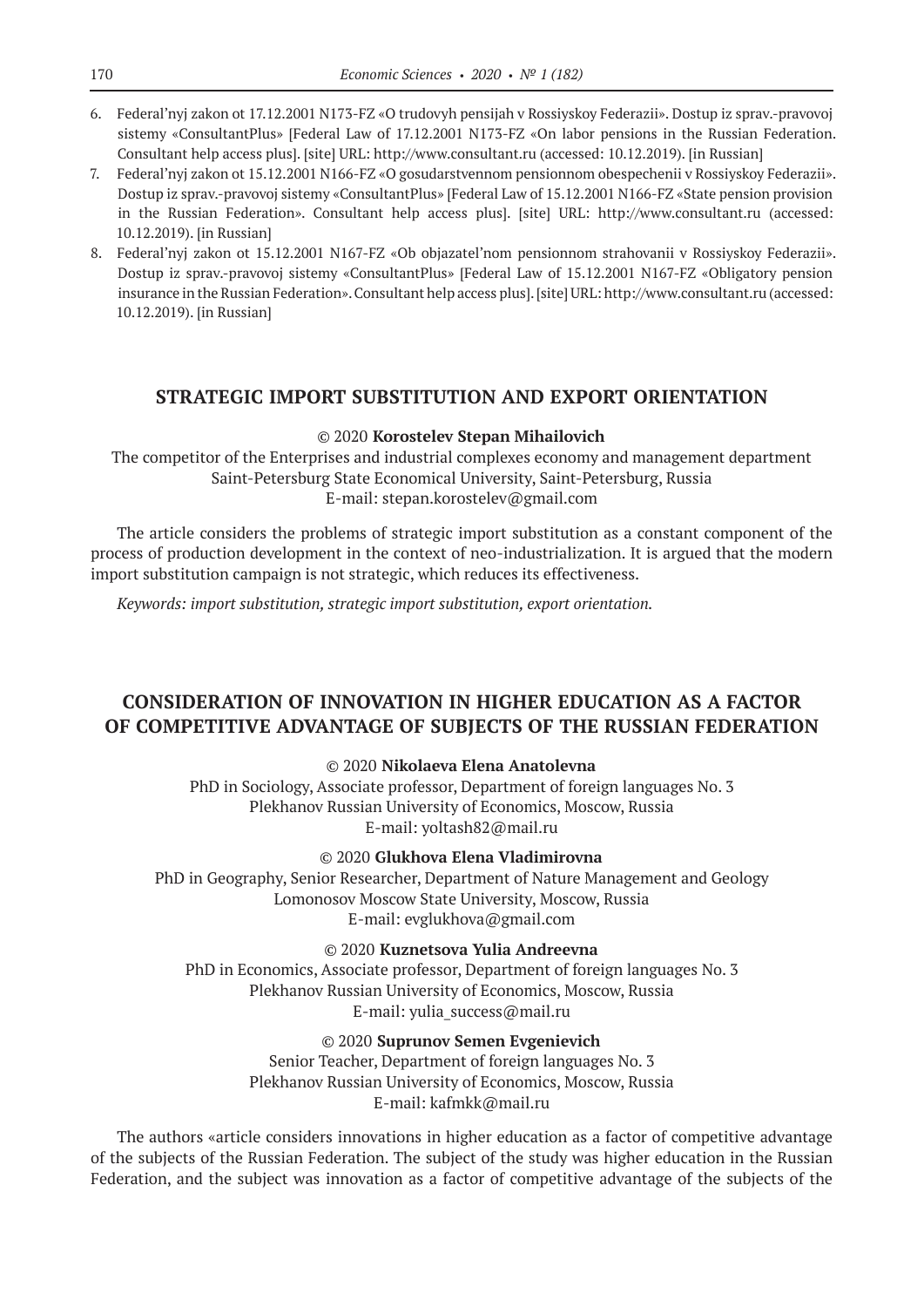Russian Federation. The theoretical and methodological significance of the study lies in the development of the theory and methodology of innovatics and competitive advantages. The practical significance of the study lies in the possibility of strengthening the competitive advantages of the constituent entities of the Russian Federation by using and strengthening their innovative potential, formalized, including innovative activities in the field of higher education.

*Keywords: Issue, consideration, innovation, higher education, factor, competitive advantage, subject, Russian Federation.*

#### **References**

- 1. *Barsukov I. E., Kasimov L.B.* Faktory` konkurentosposobnosti rossijskix regionov [Factors of competitiveness of Russian regions] / I.E. Barsukov, L.B. Kasimov // E`konomika i upravlenie: problemy`, resheniya — Moskva: Izd-vo: «Izdatel`skij dom «Nauchnaya biblioteka», 2018.— № 1.— S. 65–68.
- 2. *Bobomurodov P.U.*  Zavisimost` innovacionnoj deyatel`nosti ot urovnya obrazovaniya i podgotovki kadrov [Dependence of innovation on education and training] / P.U. Bobomurodov // Obrazovanie i nauka v Rossii i za rubezhom — M.: Izd-vo: Moskovskij dvor (Moskva), 2018.— № 1.— S. 7–13.
- 3. *Vaseczkaya N.O., Gluxov V.V.*  Ocenka resursov nauchno-innovacionnogo potenciala vy`sshej shkoly` Rossii [Evaluation of Resources of Scientific and Innovative Potential of Higher School of Russia] / N.O. Vaseczkaya, V.V. Gluxov // Upravlenie e`konomicheskimi sistemami: e`lektronny`j nauchny`j zhurnal — Kislovodsk: Izd-vo: «Kislovodskij institut e`konomiki i prava», 2018.— № 3.— S. 1.
- 4. *Kot V.V., Zotova T.A., Ustinov D.Yu.*  Institucional`ny`e innovacii i adaptivnoe povedenie v rossijskoj sfere obrazovaniya [Institutional Innovation and Adaptive Behavior in Russian Education] / V.V. Kot, T.A. Zotova, D. Yu. Ustinov // Upravlenecz — Ekaterinburg: Izd-vo: «Ural`skij gosudarstvenny`j e`konomicheskij universitet», 2018.— № 1.— S. 31–37.
- 5. *Nikolaeva E.A., Grigor`eva I.V.* i dr. K aspektam vliyaniya ocenki e`ffektivnosti deyatel`nosti professorskoprepodavatel`skogo sostava vy`sshego uchebnogo zavedeniya na ukreplenie e`konomicheskoj bezopasnosti Rossijskoj Federacii [Aspects of the impact of the evaluation of the effectiveness of the faculty of higher education on the strengthening of the economic security of the Russian Federation] / E.A. Nikolaeva, I.V. Grigor`eva, I.S. Kazimirova, E.I. Sokolova // E`konomicheskie nauki — Moskva: Izd-vo: OOO «24-Print», 2019.— № 3.— S. 62–67.
- 6. *Ploxotnikova G.V., Dal`chenko E.A.* Prioritetny`e napravleniya razvitiya konkurentny`x preimushhestv regiona (na primere rostovskoj oblasti) [Priority directions of development of competitive advantages of the region (on the example of Rostov region)] / G.V. Ploxotnikova, E.A. Dal`chenko // E`konomika i predprinimatel`stvo — Moskva: Izd-vo: «Redakciya zhurnala «E`konomika i predprinimatel`stvo», 2018.— № 1.— S. 335–337.
- 7. *Fillipova L.G.*  Problemy` sozdaniya maly`x innovacionny`x predpriyatij v vuzax [Problems of creating small innovative enterprises in universities] / L.G. Fillipova // Vestnik marijskogo gosudarstvennogo universiteta — Joshkar-Ola: Izd-vo: «Marijskij gosudarstvenny`j universitet», 2018.— № 1.— S. 102–108.
- 8. Kompaniya «E`kspert RA» [E`lektronny`j resurs]: analiticheskie materialy` Oficial`ny`j sajt kompanii «E`kspert RA», 2020.— Rezhim dostupa: www.raexpert.ru
- 9. Kompaniya «Delojt Tush Tomaczu Limited» [E`lektronny`j resurs]: analiticheskie materialy` Oficial`ny`j sajt kompanii «Delojt Tush Tomaczu Limited», 2020.— Rezhim dostupa: www.deloitte.com

# **IMPORTANCE OF LARGE CITIES IN THE CONDITIONS OF GLOBALIZATION**

## ©© 2020 **Petrov Anton Markovich**

PhD in Economics, Associate Professor Leading researcher, Scientific research institute «Education development» Plekhanov Russian University of Economics, Russia, Moscow

#### ©© 2020 **Mayakov Dmitriy Mikhaylovich**

Head specialist, Scientific research institute «Education development» Plekhanov Russian University of Economics, Russia, Moscow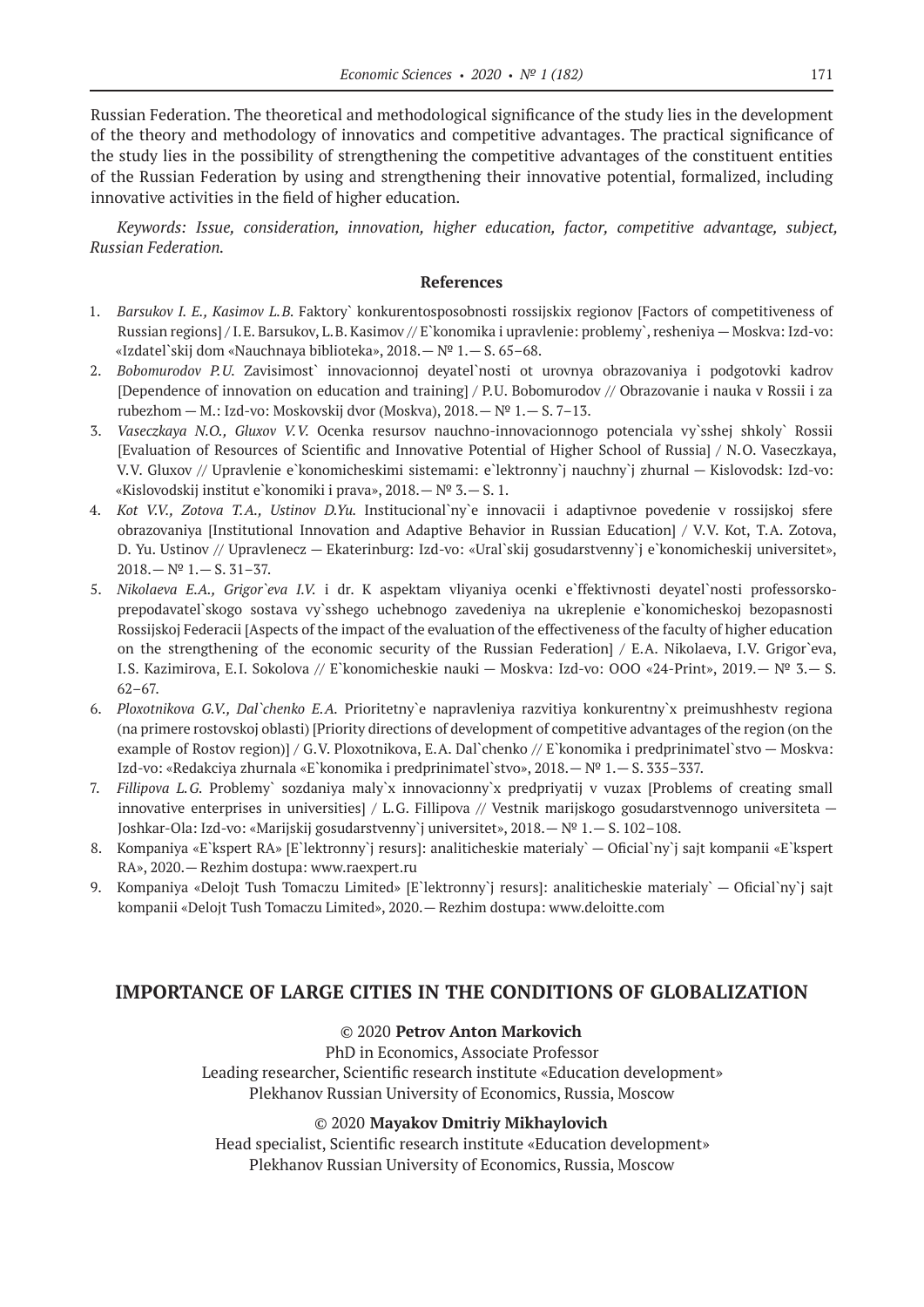The article briefly examines the main features of cities, as well as their problems in the global context. In the article features, advantages and problems of the cities. Global city is provider of global services. The goal of this article is to analyze the role of global cities in the context of real international relations. Solution of the problem in the development of large cities should be complex.

*Keywords: cities, megalopolises, sustainable development. globalization, urbanization, economy, population, ranking, Moscow.*

- 1. *Vershinina I.A., Dobrinskaya D.E.* Pax urbanica: goroda v usloviyah global'noj setevoj civilizacii [Pax urbanica: cities in the global network civilization] // Informacionnoe obshchestvo. 2018. № 1. S. 25–33.
- 2. *Gribova K.* Goroda v XXI veke: sravnitel'nyy analiz teoreticheskikh podkhodov Caskii Cassen i Paraga Khanny [XXI century cities: comparative analysis of Saskia Sassen's and Paraga Hannah's theoretical approaches]. Zhurnal sotsiologii i sotsialnoy antropologii. 2018. № 21(4). S. 38–62.
- 3. Goroda v 2016 godu [Elektronnyj resurs]: Doklad OON.— Rezhim dostupa: https://riss.ru/demography/ demography-analitycs/33499/
- 4. *Katenev V.V., Komarov A.G.*  Problemy razmeshcheniya promyshlennyh predpriyatij v megapolise [Problems of industrial enterprises location in a megalopolis]// Ekonomicheskie nauki. 2016. № 143. S. 20–22.
- 5. *Krushlinskij V.I.* Gorod, priroda i obshchestvo. Problemy vzaimodejstviya [City, nature and society. Interaction problem]: monografiya.— Krasnoyarsk: SFU, 2017.— 166 s.
- 6. Moskva voshla v pyaterku luchshih gorodov mira [Moscow among top five cities]. [Elektronnyj resurs]: Novosti.— Rezhim dostupa: https://www.mos.ru/news/item/67954073/ i https://buyingbusinesstravel.com.ru/news/travelmanagement/40651-moskva-voshla-v-pyaterku-luchshikh-gorodov-mira/
- 7. Naselenie mira rastet, stareet i pereezzhaet v goroda [Elektronnyj resurs]: Analiticheskaya informaciya OON (1 aprelya 2019 g.) — Rezhim dostupa: https://news.un.org/ru/story/2019/04/1352171
- 8. *Popov D.G.,* Z*Habenko I.D.* Global'nyj gorod kak centr global'nyh uslug [Global cities as a center of global Services] // Nauchno-tekhnicheskie vedomosti SPbGPU. Gumanitarnye i obshchestvennye nauki. 2018. T. 9. № 3. S. 28–38.
- 9. *Ponomareva M.A.* Istoriya odnogo goroda: ot global'nyh izmenenij do povsednevnyh praktik [The story of a city: from global changes to everyday practices] // The new past. 2017.№ 3. S. 10–24.
- 10. Rejtingi Moskvy [Elektronnyj resurs].— Rezhim dostupa: https://www.mos.ru/city/projects/awards/ratings/
- 11. Regiony Rossii. Osnovnye harakteristiki sub»ektov Rossijskoj Federacii, 2018 [Region of Russia. Main characteristics of the subjects of the Russian Federation, 2018]. [Elektronnyj resurs]: Statisticheskij sbornik Federal'noj sluzhby gosudarstvennoj statistiki.— Rezhim dostupa: http://gks.ru/bgd/regl/b18\_14s/].
- 12. *Fedorova V.A., Safina G.R.* Mirovoj i rossijskij opyt resheniya territorial'nyh problem gorodov [World and Russian experience in solving territorial problems of cities] // Uspekhi sovremennogo estestvoznaniya. 2017. № 11. S. 141– 145.
- 13. CHislennost' naseleniya Rossijskoj Federacii po municipal'nym obrazovaniyam na 1 yanvarya 2019 goda [Population of the Russian Federation by municipality (January 1, 2019). [Elektronnyj resurs]: Statisticheskij sbornik Federal'noj sluzhby gosudarstvennoj statistiki.— Rezhim dostupa: https://www.gks.ru/storage/mediabank/mun\_obr2019.rar
- 14. Ekonomicheskaya urbanizaciya [Economic urbanization]/ N.B. Kosareva, T.D. Polidi, A.S. Puzanov Moskva: Fond «Institut ekonomiki goroda», 2018–418 s.
- 15. *Ershova S, Orlovskaya T.* Comparative Researches on strategic priorities of Russian megalopolises and global cities. In: International Multi-Conference on Industrial Engineering and Modern technologies. IOP Publishing IOP Conf. Series: Materials Science and Engineering. 2018 (463). 032037.
- 16. *Sassen S.* Seeing like a city / *Burdett R., Sudjic D.* (eds.) The Endless City. The Urban Age Project by the London School of Economics and Deutsche Bank's Alfred Herrhausen Society. Phaidon Press Ltd, L.. NY. 2007. S. 281.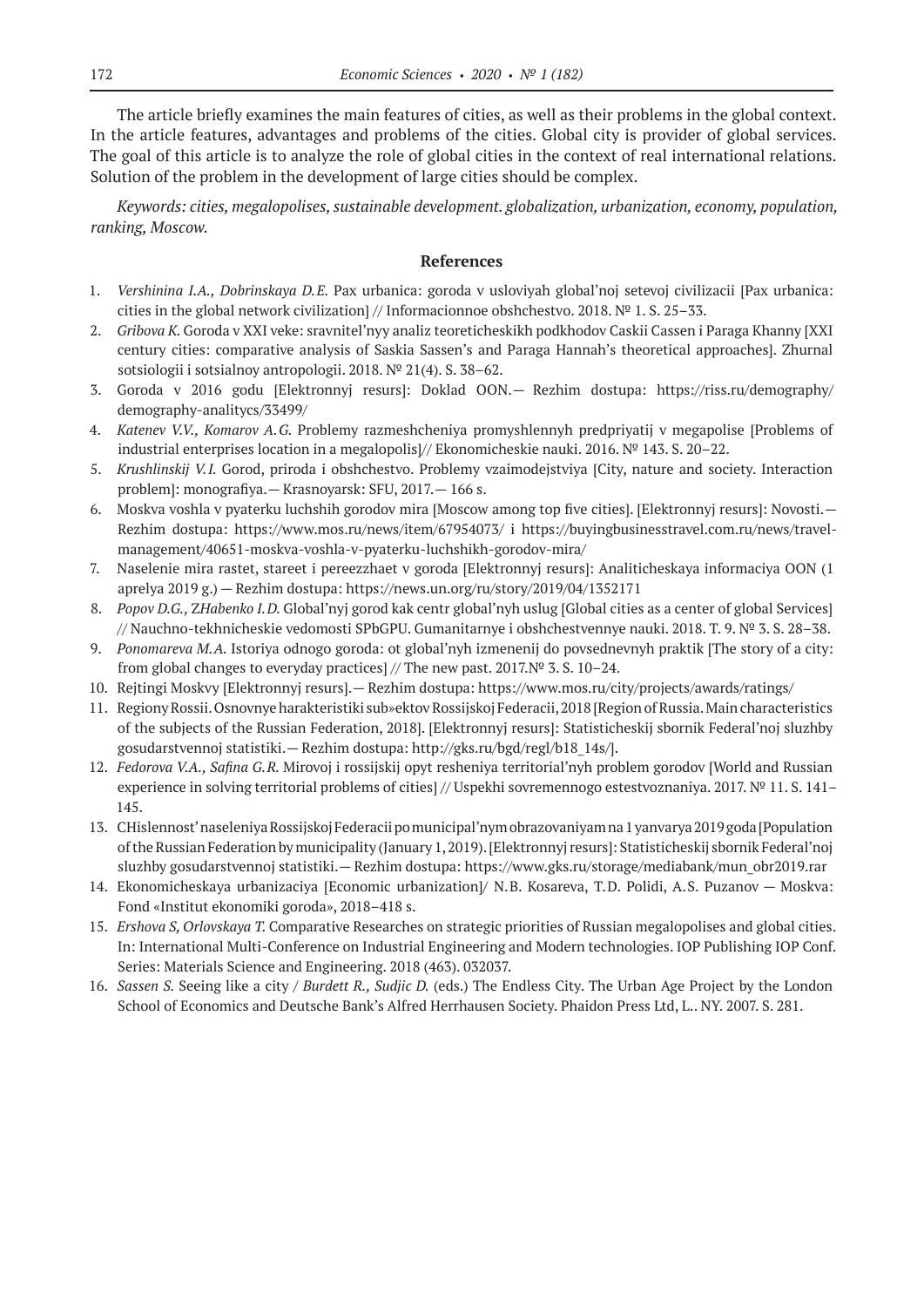# **CHANGING THE PARADIGM OF TECHNOLOGICAL DEVELOPMENT OF THE SOCIO-ECONOMIC SYSTEM IN THE CONTEXT OF DIGITAL TRANSFORMATION**

# ©© 2020 **Pogodina Tatiana Vitalievna**

Management Department

Financial University under the Government of the Russian Federation, Moscow, Russia E‑mail: pogodina15@yandex.ru

#### ©© 2020 **Udaltsova Natalya Leonidovna**

Management Department Financial University under the Government of the Russian Federation, Moscow, Russia E‑mail: Udaltsova.nl@yandex.ru

The article identifies the main trends, problems and prospects of technological development of the leading economically developed countries and Russia for 2005–2016. the trends of the post-industrial mode of production and the most innovative active companies in each sector of the economy are Highlighted. The main stages of changing technological structures in the world economy are defined, the processes of technologization and their characteristic features are revealed. The change of the role of technologies and their transformation into the main factor of development of social and economic system is proved. There is a direct relationship between the size and nature of investment and technological development. The conclusion is made about the need to invest in key sectors of technological development, which is actively developing in Europe, India, the Republic of Korea, Japan, China and the United States.

*Keywords: technological sector of the economy, the level of economic value added of the country, digital transformation*

# **MODERN EDUCATIONAL TECHNOLOGIES AS AN EFFECTIVE MEANS OF IMPROVING THE QUALITY OF EDUCATION IN THE CONTEXT OF THE ECONOMIC SECURITY OF THE RUSSIAN FEDERATION**

## ©© 2020 **Sokolova Ekaterina Iosifovna**

PhD in Philology, Associate professor, Department of foreign languages No. 3 Plekhanov Russian University of Economics, Moscow, Russia E‑mail: kafmkk@mail.ru

The author's article analyses the issue of the impact of modern educational technologies on the quality of the educational process in the aspect of economic security of the Russian Federation. The object of the study was the quality of education in the Russian Federation, and the subject of modern educational technologies in the context of possible negative consequences in the sphere of economic security. The theoretical and methodological significance of the study lies in the development of tools that contribute to improving the quality of the educational process and at the same time its efficiency. The practical importance of the study is determined by the promotion of the introduction of modern educational technologies, provided that the economic security of the Russian Federation is preserved.

*Keywords: Education, technology, effect, means, modernity, quality, context, economic security, Russian Federation.*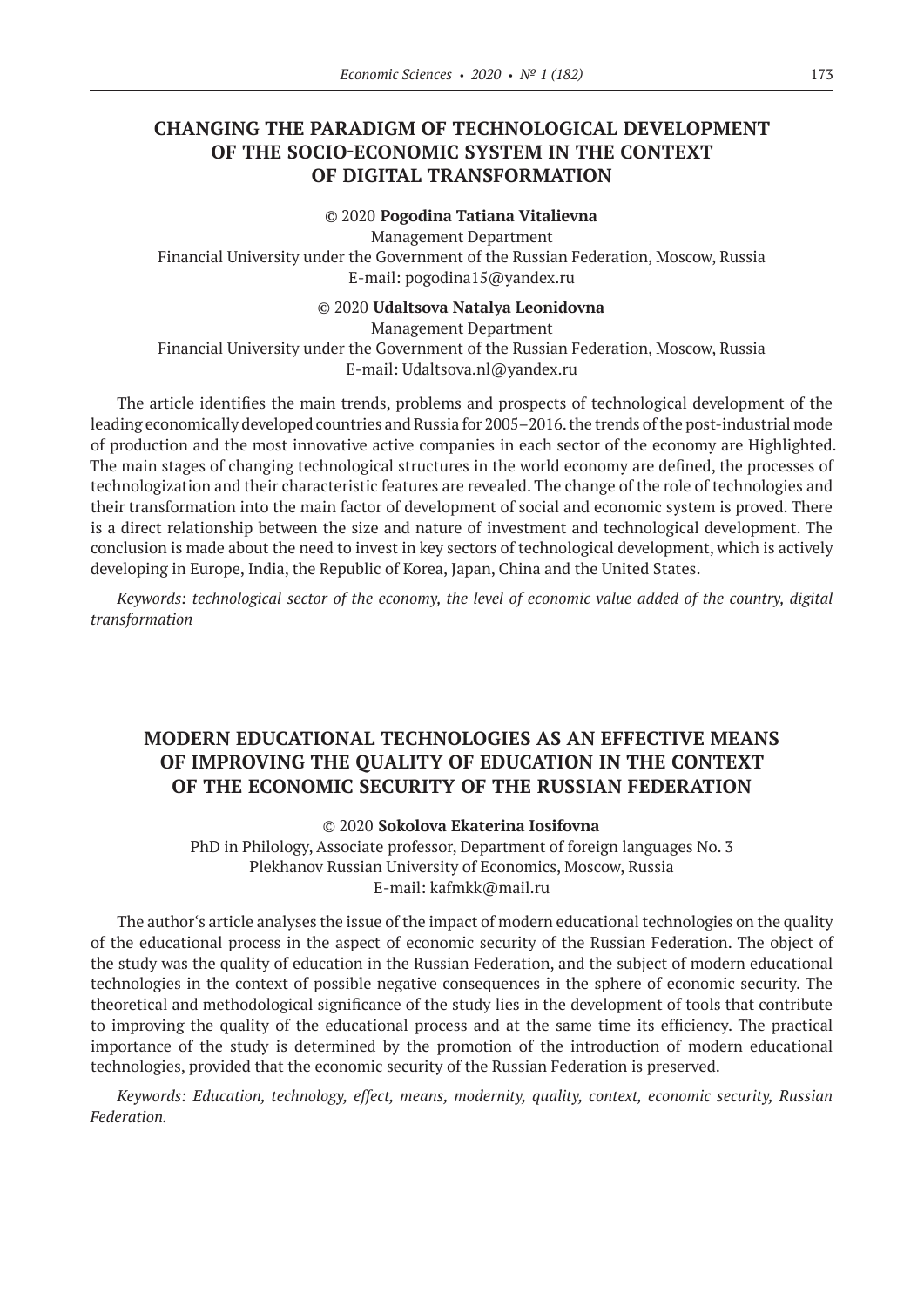## **References**

- 1. *Baurzhan A. B.* i drugie Sovremenny`e obrazovatel`ny`e texnologii v mirovom uchebno-vospitatel`nom prostranstve [Modern educational technologies in the world educational space] / A.B. Baurzhan, Zh. Zh. Chinpulatov, A.K. Zhumabaev, U.P. Suyunzhanova, X.I. Bejsenov // Pedagogika vy`sshej shkoly` — Kazan`: Izd-vo: OOO «Izdatel`stvo Molodoj ucheny`j»,  $2017 - N^{\circ}$  1. - S. 4-7.
- 2. *Kozlova O.A.*  Ispol`zovanie e`lektronny`x obrazovatel`ny`x resursov kak sredstvo povy`sheniya kachestva obrazovaniya [Use of e-learning resources as a means of improving the quality of education] / O.A. Kozlova // Informacionno-kommunikacionny`e texnologii v pedagogicheskom obrazovanii — Novokuzneczk: Izd-vo: «Kuzbasskaya gosudarstvennaya pedagogicheskaya akademiya», 2017.— № 2.— S. 64–68.
- 3. *Lorencz V.V.* Sovremenny`e obrazovatel`ny`e texnologii i ix vozmozhnosti dlya formirovaniya tvorcheskoj lichnosti shkol`nika [Modern educational technologies and their capabilities to form the creative personality of a schoolboy] / V.V. Lorencz // Innovacionny`e texnologii v nauke i obrazovanii — Cheboksary`: Izd-vo: OOO «Centr nauchnogo sotrudnichestva «Interaktiv plyus», 2017.— № 1.— S. 126–129.
- 4. *Nikolaeva E.A., Grigor`eva I.V*. i dr. K aspektam vliyaniya ocenki e`ffektivnosti deyatel`nosti professorskoprepodavatel`skogo sostava vy`sshego uchebnogo zavedeniya na ukreplenie e`konomicheskoj bezopasnosti Rossijskoj Federacii [Aspects of the impact of the evaluation of the effectiveness of the faculty of higher education on the strengthening of the economic security of the Russian Federation] / E.A. Nikolaeva, I.V. Grigor`eva, I.S. Kazimirova, E.I. Sokolova // E`konomicheskie nauki — Moskva: Izd-vo: OOO «24-Print», 2019.— № 3.— S. 62–67.
- 5. *Slobodyanik A.P.* Ponyatie i sushhnost` e`konomicheskoj bezopasnosti vy`sshego uchebnogo zavedeniya [Concept and essence of economic security of higher education institution] / A.P. Slobodyanik // Nauka cherez prizmu vremeni — Samara: Izd-vo: IP «Faritov Anatolij Tavisovich», 2018.— № 1.— S. 101–104.
- 6. *Shaxova N.I.* Ispol`zovanie sovremenny`x obrazovatel`ny`x texnologij v reshenii problem aktivizacii tvorcheskoj i poznavatel`noj deyatel`nosti detej [Use of modern educational technologies in solving problems of activation of creative and cognitive activity of children] / N.I. Shaxova // Problemy` sovremennoj nauki — Stavropol`: Izd-vo: «Centr nauchnogo znaniya «Logos», 2017.— № 27.— S. 50–53.
- 7. *Drexler, W*. (2010). The Networked Student Model for Construction of Personal Learning Environments: Balancing Teacher Control and Student Autonomy. Australasian Journal of Educational Technology, 26(3), pp. 369–385.
- 8. Kompaniya «E`kspert RA» [E`lektronny`j resurs]: analiticheskie materialy` Oficial`ny`j sajt kompanii «E`kspert RA», 2020.— Rezhim dostupa: https://raexpert.ru
- 9. Kompaniya «Ernst&Young» [E`lektronny`j resurs]: analiticheskie materialy` Oficial`ny`j sajt kompanii «Ernst&Young», 2020.— Rezhim dostupa: https://www.ey.com/ru

# **PROBLEMS OF THE RELATIONSHIP BETWEEN ACADEMIC MOBILITY AND ECONOMIC SECURITY IN HIGHER EDUCATION INSTITUTIONS OF THE RUSSIAN FEDERATION**

#### ©© 2020 **Sokolova Ekaterina Iosifovna**

PhD in Philology, Associate professor, Department of foreign languages No. 3 Plekhanov Russian University of Economics, Moscow, Russia E‑mail: kafmkk@mail.ru

## ©© 2020 **Tararina Larisa Igorevna**

PhD in Pedagogy, Associate professor, Department of Linguistics and Translation Russian State Social University, Moscow, Russia E‑mail: it31@mail.ru

The authors' article analyses the relationship between academic mobility and economic security in higher education institutions of the Russian Federation. The subject of the study was higher education institutions in the Russian Federation, and the object of the problem of academic mobility and economic security. The theoretical and methodological significance of the study lies in the disclosure of the mechanism of the relationship between academic mobility and economic security in higher education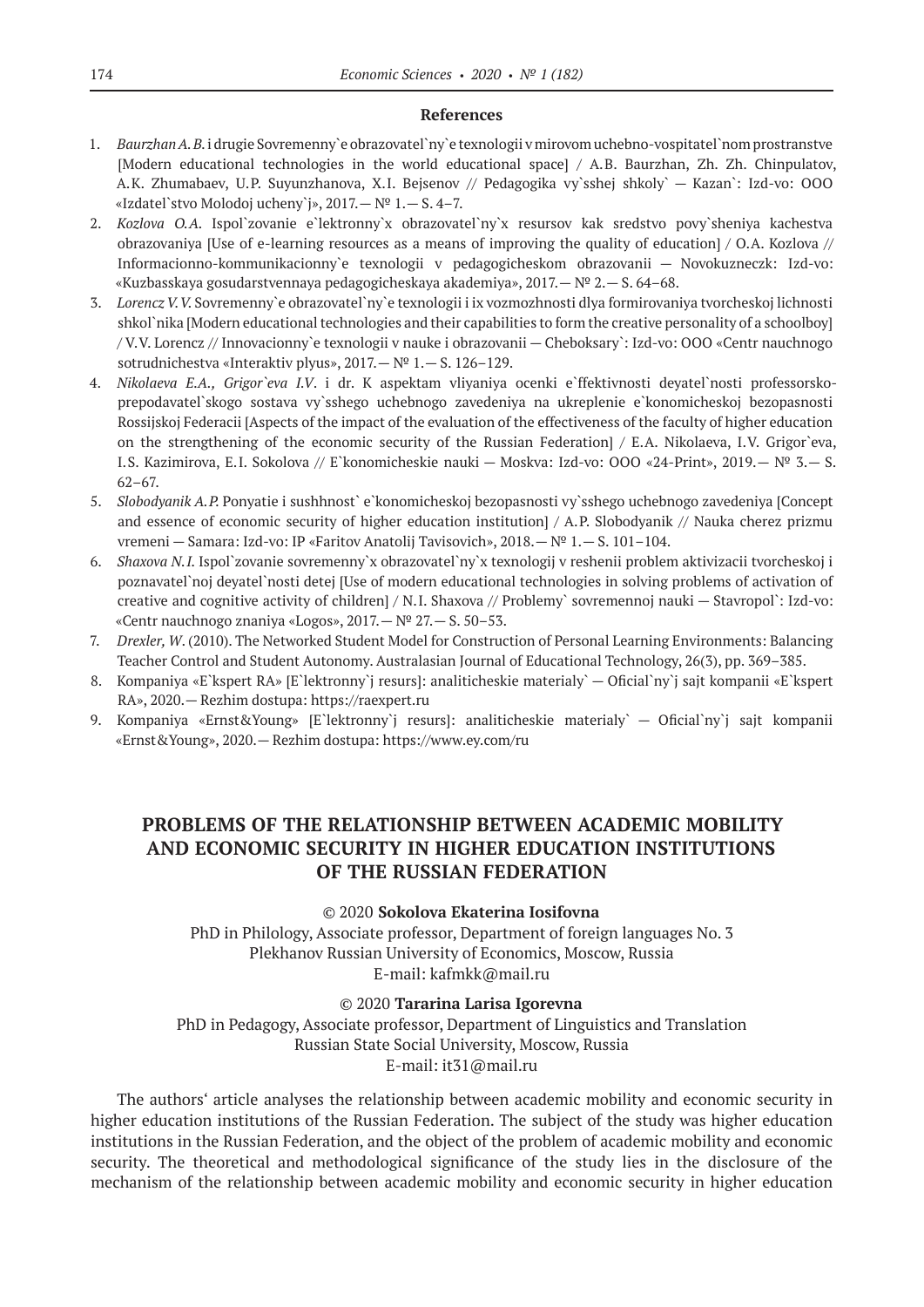institutions. The practical significance of the study is determined by the identification, characterization and further ranking of problems of the relationship between academic mobility and economic security in higher education institutions of the Russian Federation and the most likely ways to solve them.

*Keywords: Problems, interconnection, academic mobility, economic security, institutions of higher education, Russian Federation.*

#### **References**

- 1. *Vorozhixin V.V.*  Opredelenie e`konomicheskoj bezopasnosti dlya upravleniya innovacionny`m razvitiem strany` [Defining economic security to manage the country 's innovative development] / V.V. Vorozhixin // Bezopasnost` biznesa — Moskva: Izdatel`skaya gruppa «Yurist», 2018.— № 1.— S. 3–11.
- 2. *Nikolaeva E.A., Grigor`eva I.V*. i dr. K aspektam vliyaniya ocenki e`ffektivnosti deyatel`nosti professorskoprepodavatel`skogo sostava vy`sshego uchebnogo zavedeniya na ukreplenie e`konomicheskoj bezopasnosti Rossijskoj Federacii [Aspects of the impact of the evaluation of the effectiveness of the faculty of higher education on the strengthening of the economic security of the Russian Federation] / E.A. Nikolaeva, I.V. Grigor`eva, I.S. Kazimirova, E.I. Sokolova // E`konomicheskie nauki — Moskva: Izd-vo OOO «24-Print», 2019.— № 3.— S. 62– 67.
- 3. *Slobodyanik A.P.* Ponyatie i sushhnost` e`konomicheskoj bezopasnosti vy`sshego uchebnogo zavedeniya [Concept and essence of economic security of higher education institution] / A.P. Slobodyanik // Nauka cherez prizmu vremeni — Samara: Izd-vo IP «Faritov Anatolij Tavisovich», 2018.— № 1.— S. 101–104.
- 4. *Sokolova E.I.* K voprosu obespechennosti sfery` vy`sshego professional`nogo obrazovaniya v rossijskoj federacii strategiyami razvitiya e`konomicheskoj bezopasnosti [On the issue of the provision of higher vocational education in the Russian Federation with strategies for the development of economic security] / E.I. Sokolova // E`konomicheskie nauki — Moskva: Izd-vo OOO «24-Print», 2019.— № 6.— S. 87–91.
- 5. *Troshin D.V.* Podxod k tipologii i klassifikacii ugroz i riskov e`konomicheskoj bezopasnosti rossijskoj federacii [Approach to typology and classification of threats and risks to economic security of the Russian Federation] / D.V. Troshin // Bezopasnost` biznesa — Moskva: Izdatel`skaya gruppa «Yurist», 2018.— № 1.— S. 18–24.
- 6. *U. Teichler* (2011) Academic staff mobility. In: U. Teichler, I. Ferencz and B. Wächter (eds), Mapping Mobility in Higher Education in Europe. Volume I: Overview and Trends (Bonn: Deutscher Akademischer Austausch Dienst), pp. 140–142.
- 7. Kompaniya «Ernst&Young» [E`lektronny`j resurs]: analiticheskie materialy` Oficial`ny`j sajt rejtingovogo agentstva «Ernst&Young», 2020.— Rezhim dostupa: https://www.ey.com/ru
- 8. Kompaniya «PricewaterhouseCoopers» [E`lektronny`j resurs]: analiticheskie materialy` Oficial`ny`j sajt kompanii «PricewaterhouseCoopers», 2020.— Rezhim dostupa: https://www.pwc.ru

# **BOOK KEEPING, STATISTICS**

# **IFRS ACCOUNTING AUTOMATION ISSUES**

## ©© 2020 **Antonova Olga Vitalevna**

Ph.D in Economics, Associate professor of Department of the Accounting, Analysis and Audit Financial University under the Government of the Russian Federation, Moscow, Russia E‑mail: olgavit01@yandex.ru

To date, the application of international financial reporting standards, especially first application issues, is a significant problem for both credit institutions and commercial organizations. The relevance of this article is due to the fact that in recent years there have been relatively few studies, scientific and practical works on this issue, despite the seriousness of this issue.

*Keywords: Accounting, reporting, IFRS, first application of IFRS, automation*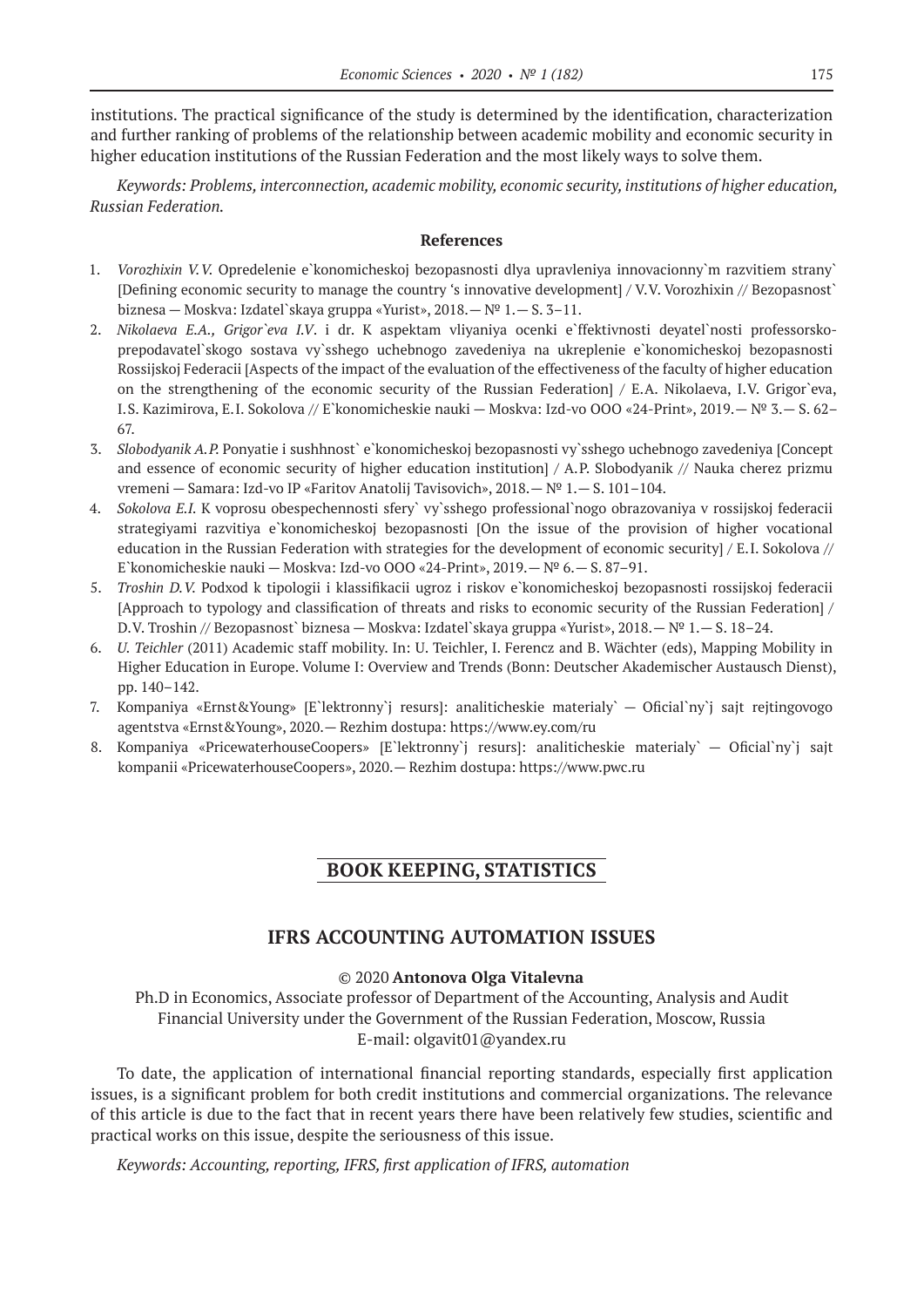# **INDICATORS OF THE QUALITY OF LIFE OF THE OLDER GENERATION: CONTENT AND WAYS OF INFLUENCING THEM THROUGH ORGANIZATIONS**

## ©© 2020 **Basova Maria Mikhailovna**

Candidate of economic sciences,

Associate Professor at the Department of the account, the analysis and audit Finance University under the Government of the Russian Federation, Moscow, Russia

The article is devoted to one of the topical problems of modern Russian society. It considers objective indicators of quality of life, their reflection in the life of the older generation. Based on the analysis of nonfinancial reporting of organizations within the framework of their sustainable development, the impact of social programs on improving the quality of life of pensioners is shown.

*Keywords: quality of life; social well-being; Aspects of sustainable development of organizations; social programs; non-financial reporting; provision of pensions; non-state pension plans; support of pensioners.*

# **THE ROLE OF STRATEGIC ANALYSIS IN ENHANCING THE SUSTAINABLE DEVELOPMENT OF A RUSSIAN COMPANY**

## ©© 2020 **Basova Maria Mikhailovna**

Candidate of economic sciences, Associate Professor at the Department of the account, the analysis and audit Finance University under the Government of the Russian Federation, Moscow, Russia E‑mail: MMBasova@fa.ru

#### ©© 2020 **Krivchanskaya Anna Vasilievna**

the 1th year master's student Financial University under the Government of the Russian Federation, Moscow, Russia E‑mail: anna-krivchanskaya@yandex.ru

The article uses the example of PJSC Severstal to present a variant of the strategic analysis of the company's sustainable development, which allows making strategic decisions based on the analysis of the external and internal environment of the organization and the requirements of interested parties. To develop a strategy for sustainable development of the company, it is proposed to use foresight analysis, which allows taking into account the requirements of various stakeholders on the basis of a stakeholder approach, taking into account the capabilities of the organization.

*Keywords: sustainable development, strategic analysis of the organization's sustainable development, stakeholder analysis, PEST analysis, SWOT analysis, Porter's Five Forces Framework, stakeholders, foresight analysis*

# **INTERNATIONAL AND RUSSIAN EXPERIENCE IN USING THE XBRL FORMAT**

#### ©© 2020 **Lyalkova Evgeniya Evgenievna**

Ph.D in Economics, Assistant Professor, Department "Accounting, analysis and audit" Financial University under the Government of the Russian Federation, Moscow, Russia E‑mail: eelyalkova@fa.ru

The article explores the historical background of the emergence and spread of the XBRL format. The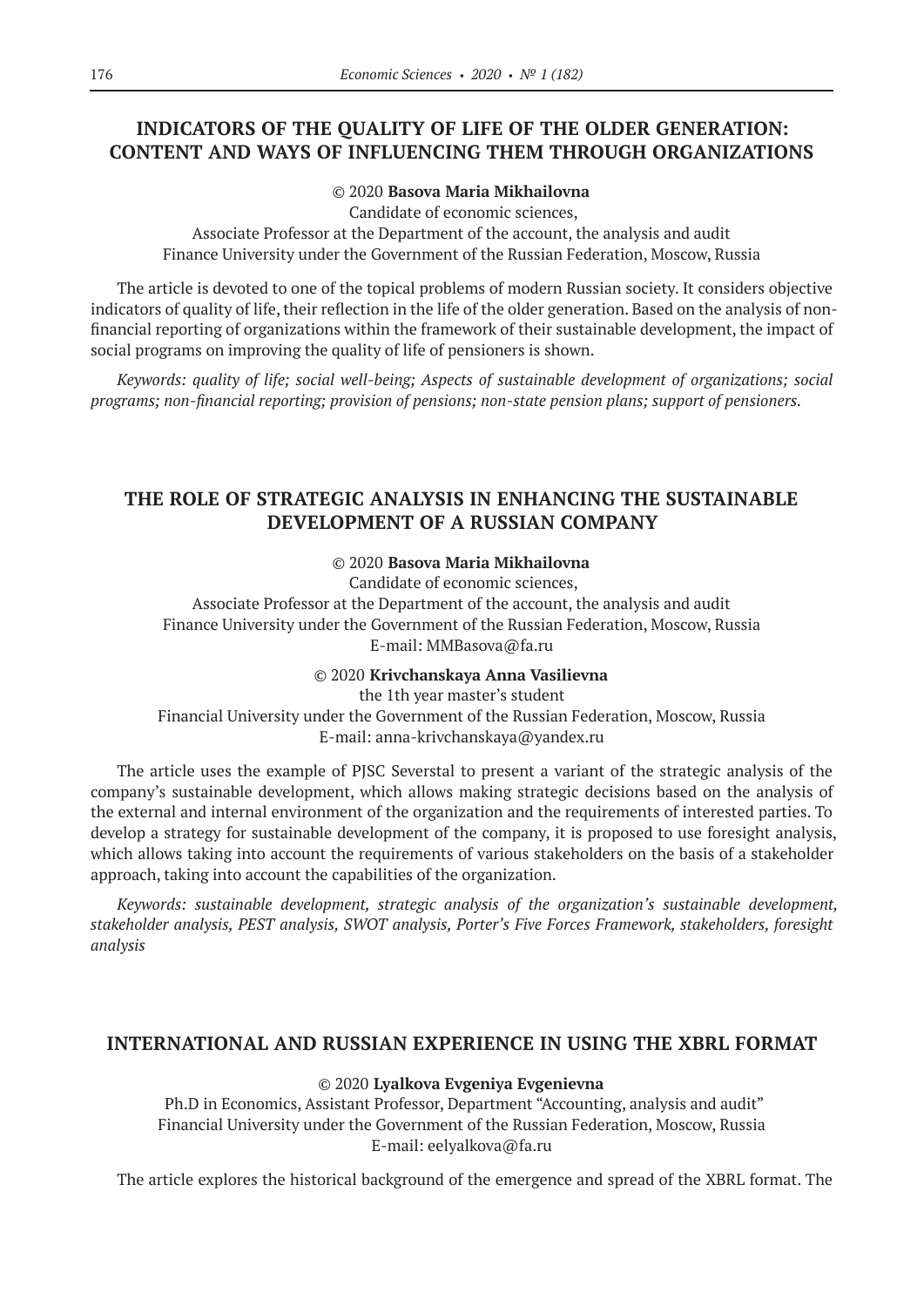meaning of the abbreviation «XBRL» is being specified. The advantages of implementing of the format on the world level are discussed. Attention is paid to the key components of the format, such as taxonomy and report. The mechanism of implementation and support of the XBRL standard on the level of countries by national Jurisdictions is regarded. 3 areas of the XBRL format implementation are highlighted. The international experience of implementation of the format is emphasized in particular, in such countries and regions as the United Kingdom, Europe, China, Japan, Malaysia, India, USA, Australia, Brazil, Israel, Indonesia, etc. The main results and directions for promotion and improvement of the XBRL standard in the Russian Federation are revealed.

*Keywords: Accounting, reporting, accounting subject, automation, XBRL*

# **ADVANTAGES AND DISADVANTAGES OF COEFFICIENT ANALYSIS**

## ©© 2020 **Petrov Alexander Mikhailovich**

Doctor of Economics, Professor of Department of the Accounting, Analysis and Audit Financial University under the Government of the Russian Federation, Moscow, Russia E-mail: palmi@inbox.ru

Today a powerful problem both for budgetary organizations, and for the commercial organizations is implementation of obligations to partners. For assessment of a financial condition of contractors the coefficient analysis of financial statements can help. The relevance of this article is caused by the fact that in recent years researches, scientific and practical works on this problem it is a little despite gravity of this question.

*Keywords: Accounting, reporting, coefficient analysis, automation*

# **WORLD ECONOMY**

# **IMPLEMENTATION OF THE NATIONAL INTERESTS OF RUSSIA IN COOPERATION WITH APR COUNTRIES**

## ©© 2020 **Alekseev Petr Viktorovich**

PhD in Economics, Leading Researcher of the Institute for the Global Economy and International Finance Financial University under the Government of the Russian Federation, Moscow, Russia E‑mail: palekseev@fa.ru

At present, the implementation of Russia's national interests in the Asia-Pacific region (APR) is a priority area in the development of the Russian economy. Russia's national strategic interests in the Asia-Pacific region are an integral part of the state's national foreign economic strategy. Based on the analysis of the current situation in this area, the article suggests directions for realizing these interests in the context of a national foreign economic development strategy of the Russian Federation.

*Keywords: foreign economic policy; Asian-Pacific region; Russian-Chinese investment cooperation; investments; territories of priority development; infrastructure*